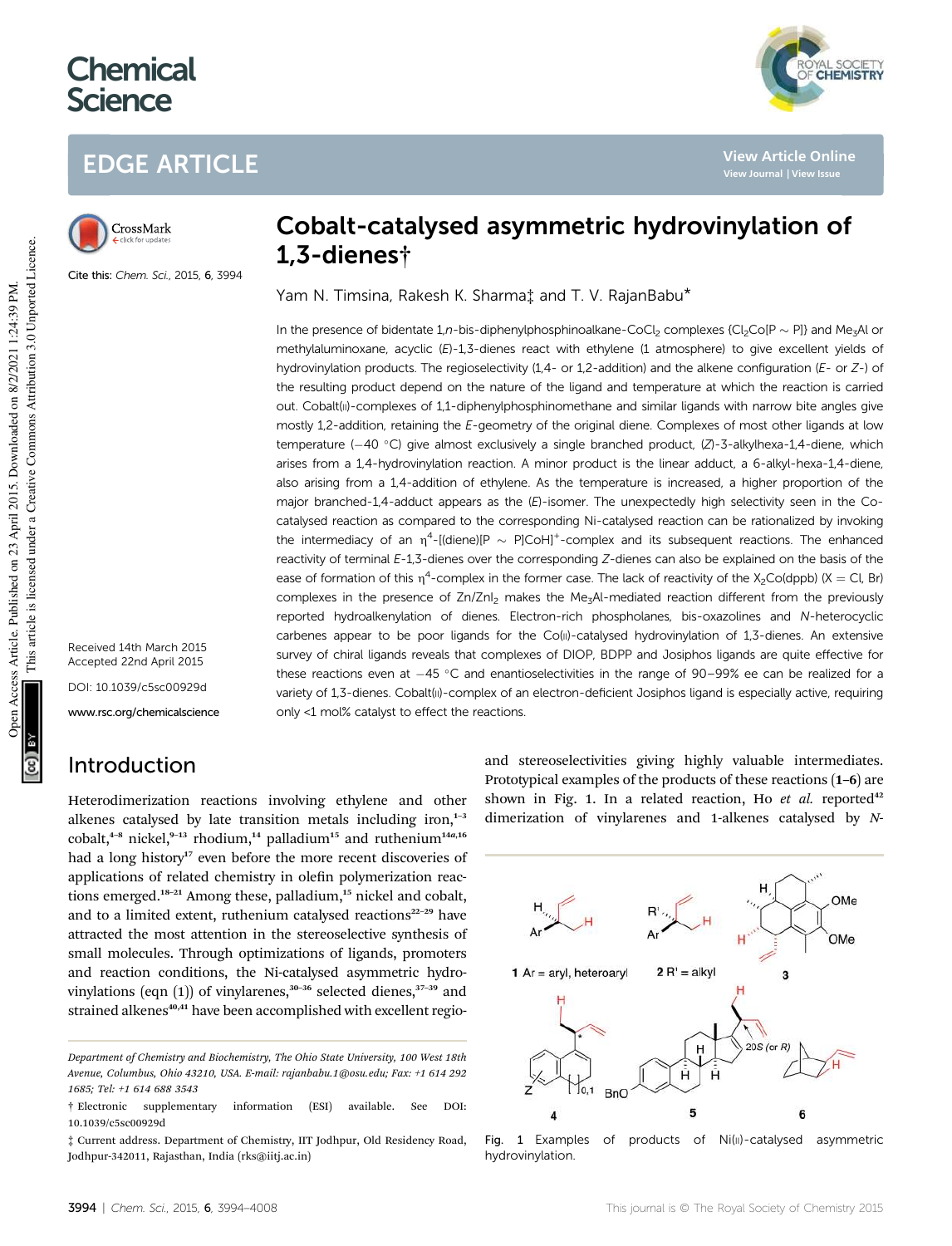heterocyclic carbene complexes of  $Ni(II)$ -salts to give uncommon tail-to-tail dimerization products (7, eqn (2)).



In sharp contrast, stereoselective dimerization reactions catalysed by cobalt-complexes are much less developed, 43,44 even though a high pressure reaction between 1,3-butadiene and ethylene in the presence of  $Cl_2Co(dppe)_2$  [dppe = 1,2-bisdiphenylphosphinoethane] and  $Et<sub>3</sub>Al$  to give hexadiene isomers (eqn  $(3)$ ) has been known since 1967.<sup>45</sup>



vinylarene:alkene (1:3) tail-to-tail dimerization  $7(R = alkyl)$ 



In 2001 Hilt *et al.* reported<sup>46-48</sup> a remarkable hydroalkenylation reaction between 2,3-dimethylbuta-1,3-diene and a terminal alkene in the presence of  $Br_2Co(dppe)/Zn/ZnI_2$  to give 1,4-addition products in very high yields and selectivities. Expansion of the scope of this reaction and several applications of this and related heterodimerization reactions have since been reported.<sup>49-52</sup> A notable result in this area relevant to the present discussion is the



Scheme 1 Hydroalkenylation of dienes catalysed by  $Br_2Co(P \sim P)/Zn/$ Znl<sub>2</sub>. Ligand effects.

ligand control of regio- and stereoselectivity in the reactions of substituted butadienes with terminal alkenes to give either the branched (8) or linear (9) adduct (Scheme 1).48,53

Expanded scope of substrates in the cobalt-catalysed hydrovinylation (HV, addition of ethylene) of alkenes and related reactions have been the subject of several recent publications. In 2006 Vogt reported the first example of a Co-catalysed asymmetric hydrovinylation of styrene using a  $Co(n)$ -complex of the Trost ligand 10 giving modest yield and selectivity (eqn  $(4)$ ).<sup>54,55</sup> Similarly norbornene has been reported to undergo a highly efficient alkylation–hydrovinylation catalysed by a pyridine–imine cobalt complex 11 (eqn (5)).<sup>56</sup> Incidentally, styrene does not undergo HV under these conditions.

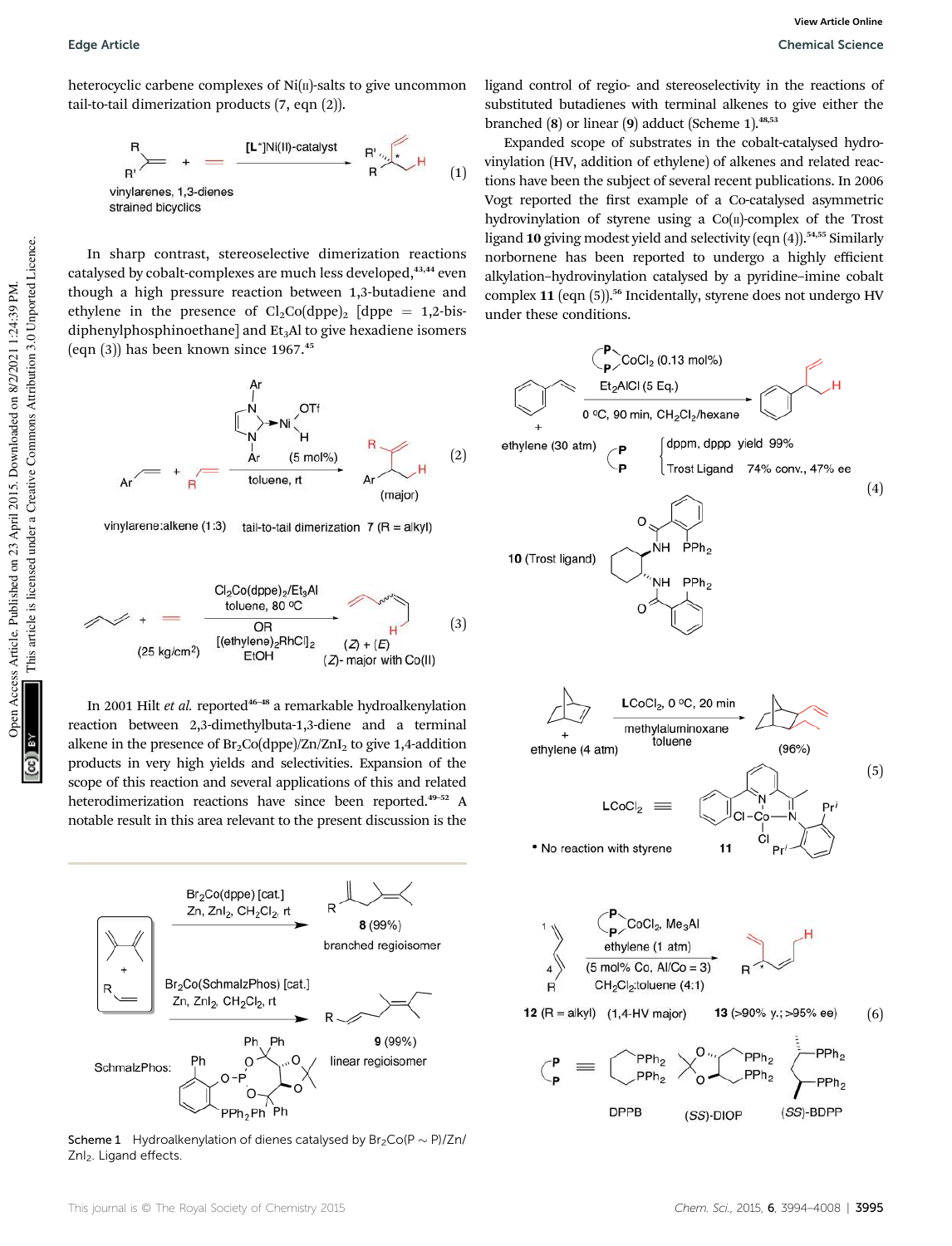In 2010 we reported a novel protocol for the cobalt-catalysed asymmetric hydrovinylation of unactivated linear 1,3-dienes (12) under *one atmosphere of ethylene and temperatures in the range of*  $-45\degree C$  *to*  $25\degree C$  (eqn (6)).<sup>57a</sup> This class of substrates gave unacceptable results in all previously reported HV reactions using iron,<sup>3</sup> ruthenium,<sup>25</sup> and nickel.<sup>13,58</sup> We have since found that ligands and promoters play significant and, perhaps more importantly, predictable roles in the control of regio- and stereoselectivities of these reactions. Some expansion of the scope of this reaction<sup>57b</sup> and remarkable reactivity differences between  $(Z)$ - and  $(E)$ -terminal 1,3-dienes have also been reported.<sup>57c</sup> With some modifications, the new protocols for the cobalt-catalysed reactions are more broadly applicable and more substrates than originally reported undergo the reaction under moderate conditions. The full details of these studies are reported in this paper.

### Results

#### Hydrovinylation of linear 1,3-dienes

1,3-Dienes are among the most readily available<sup>59</sup> yet underutilized precursors in enantioselective carbon–carbon bondforming reactions. Thanks to advances in Wittig reactions and its alternatives, elimination, cross-coupling and crossmetathesis reactions, many structural and stereochemical variations in the dienes are possible. However, except for Diels-Alder reactions,<sup>60</sup> few useful asymmetric-catalysed *intermolecular C*–*C bond-forming reactions* involving these substrates are known. In these instances synthetically acceptable enantioselectivities have been achieved only for *limited* reaction types [e.g., cyclopropanation,<sup>61,62</sup> and hydroformylation,63,64] and that too for a *limited* set of substrates.  $Ni(n)^{33,37}$  and  $Ru(n)^{25}$ -catalysed hydrovinylation has been moderately successful in 1-arylbutadiene and methyl 2,4 pentadienoate, yet the enantioselctivities for these substrates remain unacceptably low (Scheme 2). Attempts to carry out the Ni-catalysed asymmetric hydrovinylation of an unactivated 1,3-diene ( $R =$  alkyl in 12, Scheme 2) such as  $(E)$ -1,3octadiene under a variety of conditions led to a mixture of several products including 1,2- and 1,4-HV products.

A careful review of the extensive literature on the codimerization of butadiene and ethylene<sup>1,5,10,14,65,66</sup> revealed that while most reactions were carried out at higher temperatures (typically >60 °C) and pressures (>20 kg  $\rm cm^{-3}$ ), remarkable selectivity for the formation of the *Z*- or *E*-1,4-hexadiene can be achieved by

 $(12)$ ethylene (1 atm)  $R = CO<sub>2</sub>Me$  MeO<sub>2</sub>C  $\leq$  (<10% ee)  $[(\text{allyl})\text{Ni}[(\text{L})\text{X}](\text{cat.})$ mixture of  $(E)$ - and  $(Z)$ -1,2  $R = aIkyI$ and 1,4-HV products

(77% ee)

Scheme 2 Limitations of Ni(II)-catalysed asymmetric HV of 1,3-dienes. protocol that is outlined in eqn (7).

While we have convincingly demonstrated that the  $Ni(II)$ catalysed hydrovinylation of vinylarenes was completely inhibited by chelating bis-phosphines, $24,67$  many experiments in the literature suggested that chelating ligands can be used in the cobalt- or iron-mediated reactions since these metals are capable of higher coordination numbers.<sup>54</sup> Our investigations started with an examination of 1,*n*-bis-diphenylphosphinoalkane-complexes of cobalt( $\pi$ ) X<sub>2</sub>Co[(Ph<sub>2</sub>P–(CH<sub>2</sub>)<sub>n</sub>–PPh<sub>2</sub>)] as catalysts in the presence of various additives in the reactions of ethylene with prototypical 1,3-dienes. Based on our work on the mechanism of the Ni( $\pi$ )-catalysed HV,<sup>68</sup> we set out to generate a cobalt-hydride or an equivalent species in solution (more on this later) which could serve as a catalyst in these reactions. Several cobalt hydride species carrying bisphosphines (*e.g.*  $(dppe)_{2}CoH, ^{69,70}$  [HCo(dppe)<sub>2</sub>(CH<sub>3</sub>CN)]<sup>+</sup>)<sup>71</sup>], which could serve such a role have been fully characterized. Further we wondered whether the expanded coordination sites could have other advantages such as reducing the conformational mobility of a 1,3-diene via an  $\eta^4$ -coordination at critical stages in the catalytic cycle (*vide infra*), and if so, could this contribute to increased selectivity in the reactions of the 1,3-dienes.

#### Synthesis of the  $X_2Co(P \sim P)$

The bis-phosphine complexes were readily prepared by modification of a procedure described in the literature.<sup>70,72</sup> We<sup>57</sup> and others<sup>55</sup> have previously described the full characterization of the several  $Cl_2Co(P \sim P)$  complexes including their solid-state structures. Several more have been characterized recently.<sup>73</sup> Anhydrous CoCl<sub>2</sub> dissolved in freshly distilled THF (12 mL per mmol) was treated with 1.05 equivalents of the bis-phosphine for 15 minutes under argon to get a blue solution to which was added 12 mL  $mmol^{-1}$  of degassed ether to form a turbid solution. The mixture was stirred for 12–24 h and excess degassed hexane was added to precipitate the complex, which was collected and washed with 1 : 1 ether/hexane. This solid was used directly for the subsequent hydrovinylation reactions.

### Optimization of a protocol for Co-catalysed hydrovinylation. Effect of ligands

For our initial studies we chose (*E*)-1,3-nonadiene (12a) as a prototypical, unactivated 1,3-diene substrate. After an initial series of experiments in which the reaction parameters such as temperature, time, solvents and sequence of addition of various reagents were systematically varied, we settled on a general

This article is licensed under a Creative Commons Attribution 3.0 Unported Licence.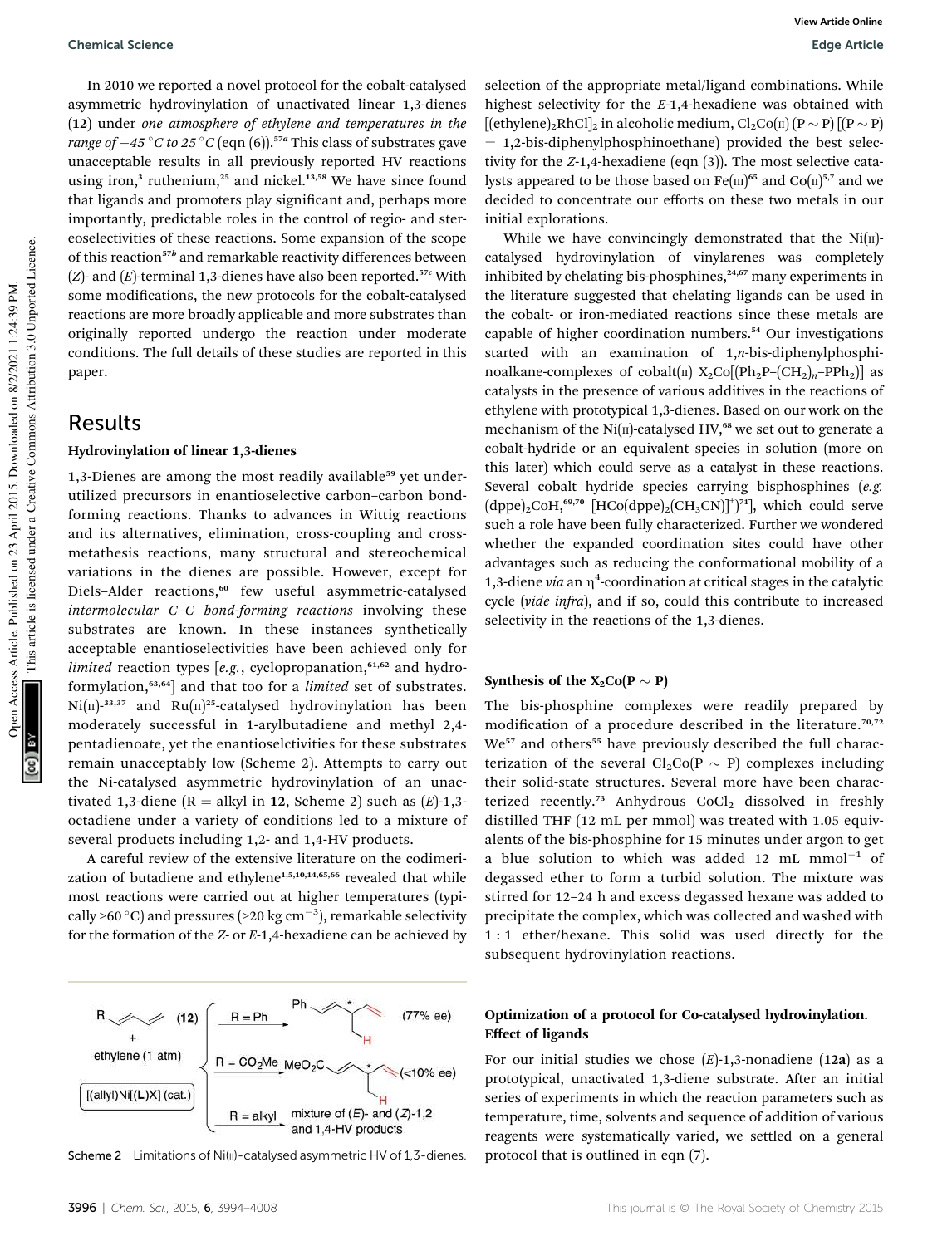

The reaction conditions and the distribution of products obtained are shown in Table 1. The results for the HV of (*E*)- 1,3-nonadiene using  $Cl<sub>2</sub>Co(dppe)$  and trimethylaluminum as an additive  $(A \cdot C_0 = 3)$  at various temperatures are shown in entries 1–4.<sup>74</sup> Thus using 10 mol% of the cobalt complex at  $-40$  °C a clean reaction ensues giving one major (13a) and two minor (14a and 16a) products. These products, arising from 1,4-addition across the 1,3-diene, were identified by comparison of gas chromatographic retention times and spectroscopic data with those of authentic samples, whose structures were rigorously established earlier.<sup>57,74</sup> As the temperature is raised, the proportion of the 1,4-linear adduct, 16a, remains constant, but increasing amounts of a new geometric isomer of the major branched product, *viz.*, 14a, is formed (entries 2– 4). The reactivity of the substrate and the distribution of products are also dependent on the bite angle of the ligand<sup>75,76</sup> employed. The  $Cl<sub>2</sub>Co(dppp)$  complex is slightly better than the corresponding dppe complex in both reactivity and selectivity (compare entries 1 and 5). The most reactive and selective ligand in this series was identified as 1,4-bis-diphenylphosphinobutane (dppb), which yielded the (*Z*)-1,4-HV

product 13a in 96% isomeric purity (entry 9) in less than 0.5 h at 0  $\degree$ C. Most notably, the  $(E)$ -isomer of the 1,4-HV (14a) was not detected by GC (limits of detection <0.5%). The reaction can be done equally effectively using  $Br_2Co(dppb)$  complex using Me<sub>3</sub>Al as a promoter (entry 10); but the reaction fails completely when  $Zn/ZnI_2$  is used (entry 11), clearly establishing this procedure as distinctly different from the more reducing Hilt protocol (Scheme 1). Yet another remarkable observation, as shown in entries 12 and 13, is the effect of the narrow bite-angle ( $\beta$  = 72) ligand bis-diphenylphosphinomethane (dppm), which yielded a 1,2-HV product 15a as the major product with very little of the 1,4-*Z* adduct (13a) or the 1,4-linear adduct (16a). The minor component in this reaction was identified as the 1,4-E adduct, 14a. Catalyst derived from dppm is also very reactive, requiring only 3 mol% catalyst to complete the reaction in less than 12 h at  $-20$  °C (entry 13). BISBI (2,2'-(diphenylphospinomethyl)-1,1'-biphenyl), a ligand with a large bite angle  $(\beta = 122^{\circ})$  also gives the 1,4-Z-adduct 13a as the major (65%) product, but with up to 34% of the 1,2 adduct 15a. Finally reaction of  $Cl_2Co(Ph_3P)_2$  in the presence of Me3Al gave mostly polymeric materials (entry 15).

#### Identification of the hydrovinylation products

For an understanding of the mechanism of the reaction and for any further applications of the products, rigorous identification of all of the isomers of the hydrovinylation is critical. Fortunately, the remarkable ligand effects seen in these reactions enable preparation of several of the products in nearly pure state, which make their identification, and, the identification of minor products sometimes formed along with these compounds, fairly straight forward. We have also established conditions for gas chromatographic separation of all compounds including those of the enantiomers on appropriate

Table 1 Hydrovinylation of 12a (R = C<sub>5</sub>H<sub>11</sub>) catalysed by Cl<sub>2</sub>Co(P ~ P). Effect of ligands and temperature<sup>*a*</sup>

| Entry          | $\text{P} \sim \text{P}$ | Bite angle               | Cat. (mol%)<br>Al/Co |                                               | Product, yield <sup>b</sup> (%) |                   |                   |                               |  |
|----------------|--------------------------|--------------------------|----------------------|-----------------------------------------------|---------------------------------|-------------------|-------------------|-------------------------------|--|
|                |                          |                          |                      | Temp. $(^{\circ}C)$ ,<br>time (h), conversion | 13a<br>$(1,4-Z)$                | 14a<br>$(1, 4-E)$ | 15a<br>$(1, 2-E)$ | <b>16a</b><br>$(1,4$ -Linear) |  |
| $\mathbf{1}$   | dppe                     | 85                       | 10/3                 | $-40/14/93^{c}$                               | 78                              | $\mathbf{0}$      | $\mathbf{0}$      | 15                            |  |
| 2              | dppe                     | 85                       | 10/3                 | $-20/28/>99$                                  | 64                              | 19                | $\bf{0}$          | 12                            |  |
| 3              | dppe                     | 85                       | 10/3                 | $-12/15/>99$                                  | 66                              | 22                | $\bf{0}$          | 11                            |  |
| 4              | dppe                     | 85                       | 10/3                 | $0/6$ />99                                    | 73                              | 15                | $\bf{0}$          | 12                            |  |
| $5^d$          | dppp                     | 91                       | 10/5                 | $-40/8/999$                                   | 85                              | $\bf{0}$          | $\bf{0}$          | 15                            |  |
| 6 <sup>d</sup> | dppp                     | 91                       | 10/5                 | 13/5/>99                                      | 76                              | 20                | $\bf{0}$          | $\overline{4}$                |  |
| $7^d$          | dppp                     | 91                       | 10/5                 | Rt/1/>99                                      | 86                              | 8                 | $\bf{0}$          | 5                             |  |
| 8 <sup>d</sup> | dppb                     | 98                       | 10/5                 | $-10/8/999$                                   | 93                              |                   | $\mathbf{0}$      | $\Omega$                      |  |
| $9^d$          | dppb                     | 98                       | 10/5                 | $0/0.5$ />99                                  | 96                              | $\mathbf{0}$      | $\bf{0}$          | 4                             |  |
| $10^{d,e}$     | dppb                     | 98                       | 10/5                 | $-20/20/999$                                  | 94                              | $\mathbf{0}$      | $\bf{0}$          | 5                             |  |
| $11^{d,e,f}$   | dppb                     | 98                       |                      | Rt/4/0                                        | $\bf{0}$                        | $\Omega$          | $\bf{0}$          | $\bf{0}$                      |  |
| $12^d$         | dppm                     | 72                       | 10/3                 | $Rt/2$ />99                                   | 3                               | 30                | 67                | $\bf{0}$                      |  |
| $13^d$         | dppm                     | 72                       | 3/5                  | $-20/12/>99$                                  | 2                               | 33                | 64                | $\bf{0}$                      |  |
| 14             | BISBI <sup>g</sup>       | 122                      | 100/10               | $-12/6/100$                                   | 65                              | $\mathbf{0}$      | 34                | $\bf{0}$                      |  |
| 15             | 2 $Ph_3P$                | $\overline{\phantom{0}}$ | 3/5                  | $-10/12/^{-h}$                                | $\bf{0}$                        | $\mathbf{0}$      | $\bf{0}$          | $\bf{0}$                      |  |

*a* See eqn (7) and ESI for details. *<sup>b</sup>* Estimated by GC and NMR. *<sup>c</sup>* The rest is starting material. *<sup>d</sup>* Entries 5–12 in neat CH2Cl2. *<sup>e</sup>* Using Br2Co(dppb). <sup>f</sup> Use of 20 mol% Zn, 20 mol% ZnI<sub>2</sub> at 0 °C-rt for 4 h returns starting material. <sup>g</sup> 2,2'-(Diphenylphospinomethyl)-1,1'-biphenyl. <sup>h</sup> Polymerisation.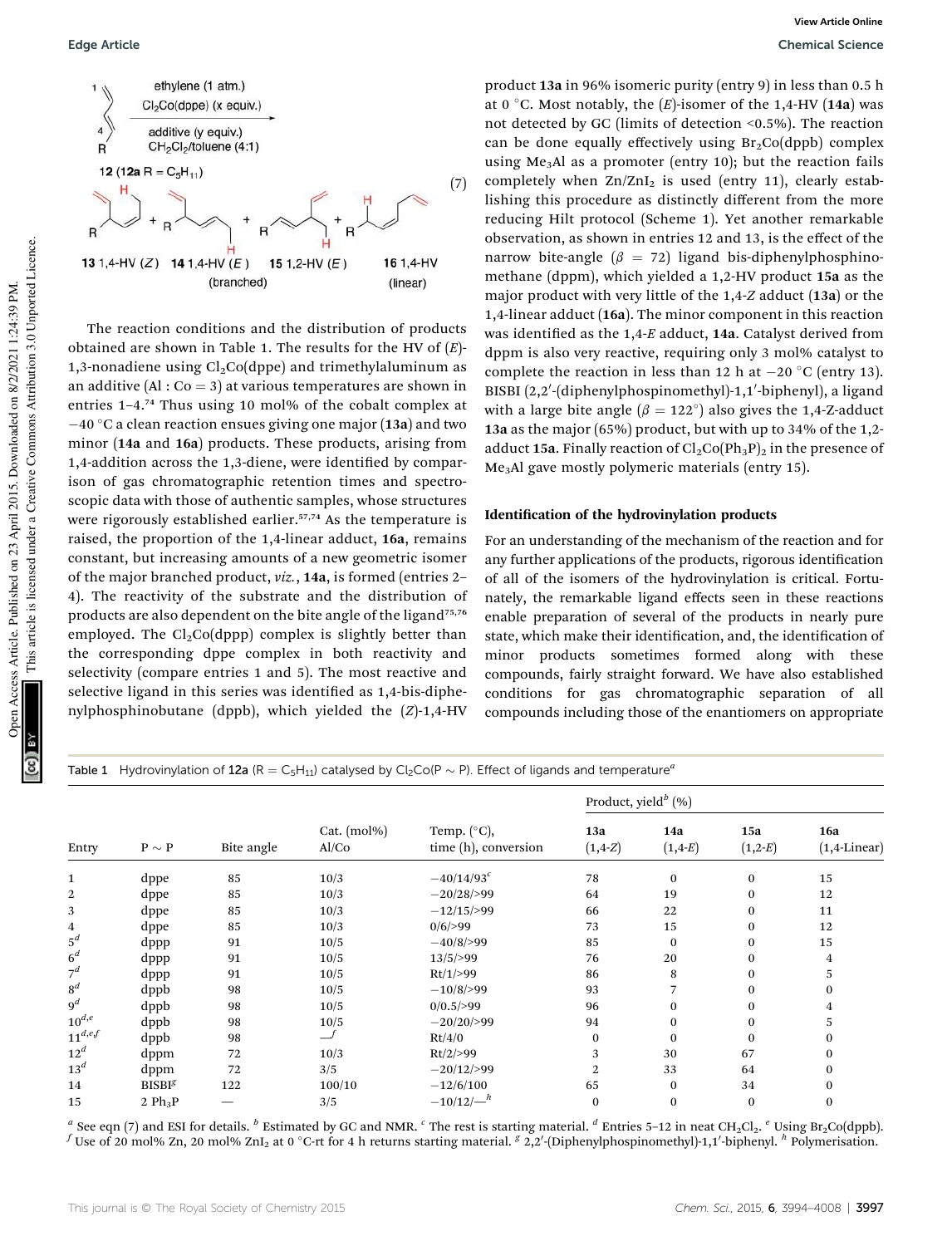columns.<sup>74</sup> All estimates of isomeric ratios derived from proton NMR data have been corroborated by GC analysis.

The products 13a, 14a, 15a and 16a derived from hydrovinylation of (*E*)-1,3-nonadiene (eqn (7)) are typical. The assignments of signals described below have been confirmed by COSY, NOESY and appropriate decoupling experiments (see Fig. 2). The major product seen in most hydrovinylation reaction, 13a, is characterized by, among other signals, the vinyl–CH<sub>3</sub>–hydrogens (H<sup>1</sup>) which appear at  $\delta$  1.622 (dd, 6.5 Hz, 2.0 Hz) and the bis-allylic hydrogen  $(H<sup>4</sup>)$  at  $\delta$  3.011 (m, NOE with H<sup>1</sup>). The <sup>13</sup>C signal for the methyl carbon linked to this  $cis$ -double bond appears at  $\delta$  14.07 ppm. In 14a, the corresponding *trans*-1,4-HV adduct, this methyl carbon appears at  $\delta$  17.96, in keeping with the generally observed trend of lower field for *trans* alkene–methyls.<sup>77a</sup> This is also reflected in the <sup>1</sup>H NMR signals of the CH<sub>3</sub> groups of the *cis*- and *trans* compounds. The *trans*  $CH<sub>3</sub>$  signals are slightly lower field compared to the  $cis$ -CH<sub>3</sub> signals. In the present case the  ${}^{1}$ H NMR the methyl signal in the *trans*-compound 14a appears at  $\delta$  1.669 (dd, 6.0 Hz, 0.5 Hz) and of the *cis*-compound (13a) at  $\delta$ 1.622.<sup>77b</sup> The bis allylic hydrogen H<sup>4</sup> in 14a appears at  $\delta$  2.619 (tdd, 7.5 Hz, 7.5 Hz, 7.5 Hz). This signal, corresponding to the bis-allylic hydrogens, is distinctly different for all 4 isomers and is highly diagnostic. The 1,2-HV-adduct 15a is characterized by an up-field methyl doublet at  $\delta$  1.075 (d,  $J = 6.5$  Hz,  $\mathrm{H}^{11})$  and a bis-allylic hydrogen  $(\mathrm{H}^{3})$  signal at  $\delta$  2.807 (ddq, 6.0 Hz, 6.0 Hz, 6.0, Hz). The (*E*)-geometry of the alkene is obvious from the large  $J_{4.5}$  value in 15a (15.5 Hz). Closely related compounds have been described in the literature.78,79 The linear adduct 16a is characterized by bis-allylic H's  $(\mathrm{H}^3)$  at  $\delta$ 2.778 (t, 2H) and allylic H's  $(H^6)$  at  $\delta$  2.019 (q, 2H). The GC retention time of this isomer (16) in every case is significantly longer than the other three isomers on a methylsilicone column. In addition, 16a is the only compound among the adducts that is achiral, and thus showing no resolution on the chiral stationary phase (CSP) GC columns. On a typical 30 m polymethylsiloxane column at 80 $\degree$ C the following retention times are observed for the various adducts: 13a: 21.169 min.; 14a: 21.93 min.; 15a: 22.77 min.; at 75 °C: 13a: 28.22 min, 16a: 40.77 min. CSP GC (Cyclodex B) 60 °C 13a:  $R_T = 26.07$  min. (*S*), 27.25 (*R*); 16a: 44.79 min. The assignment of the absolute configuration is based on the observation that the product from Fe-catalysed asymmetric hydrovinylation of 1,3-

 $H<sup>1</sup>$  $H<sup>12</sup>$ .<br>Н<sup>4</sup>  $CH<sup>9</sup><sub>3</sub>$  $H^3$  $H<sub>5</sub>$  $H<sub>5</sub>$ 134  $14a$  $H^3$   $H^3$ <sup>1</sup>3 H1t  $H<sup>6</sup>$  $H<sup>6</sup>$  $H_3$ <sup>10</sup>C  $H^4$  H<sup>3</sup>  $H^6$  H<sub>6</sub>  $16a$ 

Fig. 2 Labeling of protons in <sup>1</sup>H NMR of HV products.  $18$ , Table 2).<sup>81</sup>

pentadiene<sup>3</sup> gave the laevorotatory product (*S*) as the major one and the same product was obtained in the asymmetric HV of 1,3-pentadiene using  $\text{Cl}_2\text{Co}[(R,R)$  (-)-DIOP]. Accordingly, the levorotatory enantiomer was assumed to have the (*S*) configurations. Configurations of all other 1,4-adducts were assigned by analogy (Fig. 2).

#### Promoters

Even though methyl–aluminum reagents such as methylaluminoxane have been widely used for the activation of cobalt-halide complexes in polymerisation reactions,<sup>19,20,80</sup> the use of trimethylaluminum in our reactions is novel and noteworthy, since it has been reported that in cobalt-catalysed hydrovinylation of styrene this additive is ineffective.<sup>55</sup> Our protocol is also distinctly different from the hydroalkenylation of 1,3-dienes reported by Hilt in which a bromide complex  $Br_2Co(P \sim P)$   $[(P \sim P) = dppm$ , dppe, dppp is used along with Zn and  $ZnI_2$  as additives (Scheme 1) to get high yields of the adducts  $(8)$ . While we find that  $Br_2$ -Co(dppb) complex works just as well as the corresponding chloride complex in our protocol using Me<sub>3</sub>Al (eqn  $(8)$ ), this bromide complex does not catalyse the HV reaction in the presence of Zn and ZnI<sub>2</sub> (eqn  $(9)$ , Hilt conditions, also entry 17, Table 2).<sup>81</sup>





In light of the observations documented in the previous paragraph, it is of interest to note that several of the commonly used promoters (hydride reagents, alkylating agents, Lewis acids) also do not promote the hydrovinylation reactions in the presence of  $Cl_2Co(P \sim P)$  complexes (Table 2, entries 1-15). Combination of  $\text{Zn/ZnI}_2$  does affect the reaction giving moderate yields of 13a and 16a if  $Cl<sub>2</sub>Co(dppe)$  is used instead of  $Cl<sub>2</sub>Co(dppp)$  (entries 15 *versus* 16, Table 2). The corresponding complexes with  $CoBr<sub>2</sub>$  catalyze the reaction, but with significant proportion of the linear 1,4-adduct 16 (entries 19 and 20). This stark difference between various bisdiphenylphosphine ligands (dppm, dppe *vs.* dppb) has been noted earlier by Hilt in his hydroalkenylation studies (entry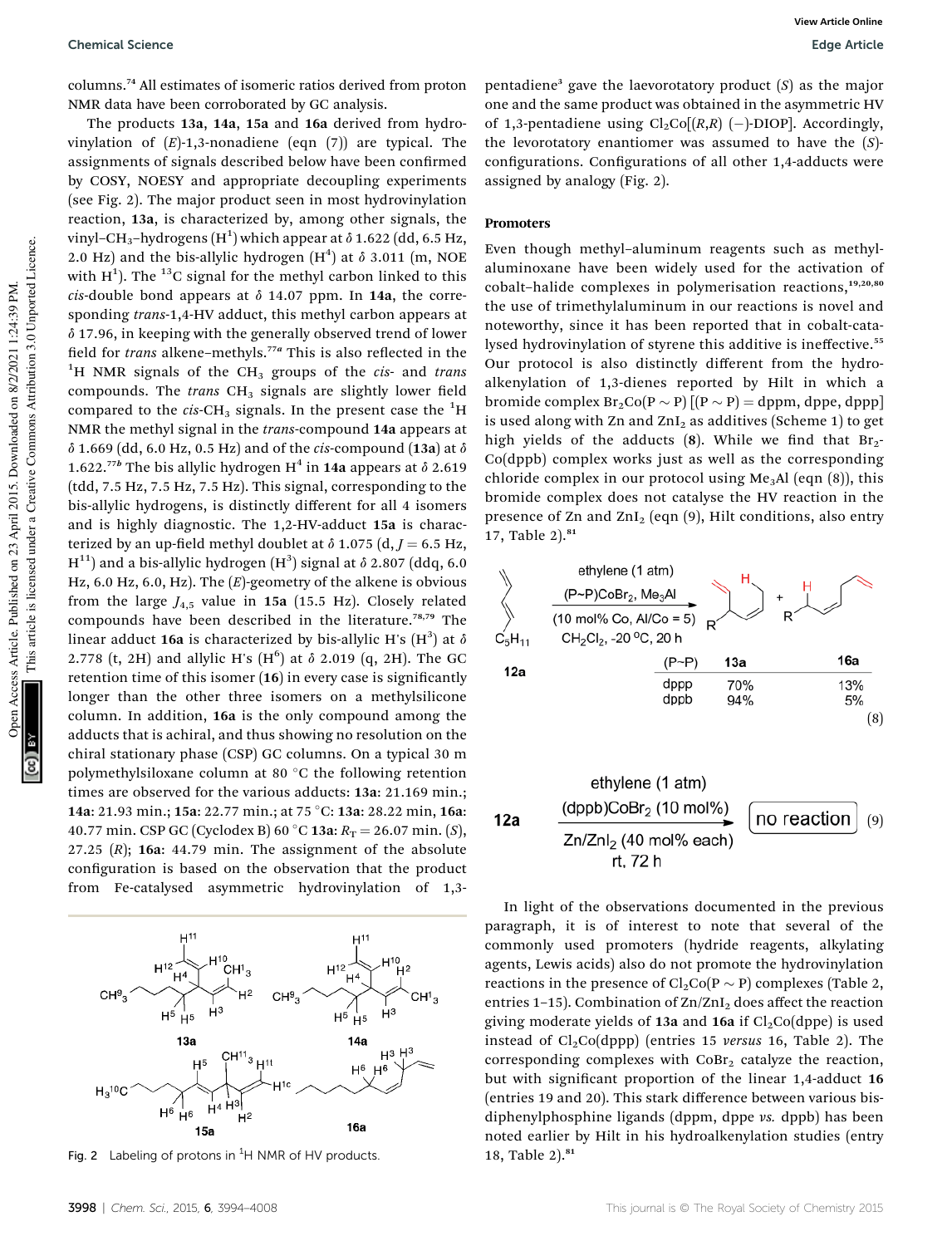Table 2 Effect of promoters in the  $X_2Co(P \sim P)$ -catalysed hydrovinylation of 1,3-dienes<sup>*a*</sup>

| Entry  | $P \sim P$      | Additive (mol%)             | Temp $(°C)$ , time $(h)$ | Conversion [products]                                          |
|--------|-----------------|-----------------------------|--------------------------|----------------------------------------------------------------|
|        | dppp            | No additive                 | Rt(2)                    | 0                                                              |
| 2      | dppp            | Me <sub>3</sub> B (100)     | Rt(2)                    | 0                                                              |
| 3      | dppp            | $Et_3B(100)$                | Rt(2)                    | 0                                                              |
| 4      | dppp            | $Ph_3B(100)$                | Rt(2)                    | 0                                                              |
| 5      | dppp            | $i$ -BuAlH $(100)$          | Rt(2)                    | 0                                                              |
| 6      | dppp            | LiEt <sub>3</sub> BH (100)  | Rt(2)                    | 0                                                              |
|        | dppb            | $Zn/ZnI_2(5, 5)$            | Rt(16)                   | 0                                                              |
| 8      | dppe            | PhMgBr $(400)$              | Rt(7)                    | 0                                                              |
| 9      | dppe            | Mn(100)                     | Rt $(14 h)$              | $\bf{0}$                                                       |
| 10     | dppe            | InI <sub>3</sub> (100)      | $-10$ – rt $(10)$        | 0                                                              |
| 11     | dppe            | Et <sub>2</sub> AIOEt (100) | Rt(2)                    | $<$ 2%                                                         |
| 12     | dppm            | MeMgBr, AgOTf (100, 100)    | $0 - rt(4)$              | 0                                                              |
| 13     | dppb            | Et <sub>2</sub> AICI(50)    | $-10(2)$                 | $0^b$                                                          |
| 14     | dppb            | EtAlCl <sub>2</sub> $(50)$  | $-10(2)$                 | $0^b$                                                          |
| 15     | dppp            | $\text{Zn/ZnI}_2$ (20, 20)  | $0 - rt(5)$              | 0                                                              |
| 16     | dppe            | $Zn/ZnI_2$ (20, 20)         | $0 - rt(5)$              | 72 $[56\% \; 1,4-Z \; (13a); \; 11\% \; 1,4-Z$ -Lin $(16a)]^c$ |
| 17     | $Br2Co$ (dppb)  | $\text{Zn/ZnI}_2$ (20, 20)  | $0 - rt(4)$              | $\bf{0}$                                                       |
| $18^d$ | $Br_2Co$ (dppb) | $Zn/ZnI_2$ (10, 10)         | Rt(16)                   | 0                                                              |
| 19     | $Br_2Co$ (dppe) | $Zn/ZnI_2(20, 20)$          | $0 - rt(4)$              | 100 [85% 1,4-Z (13a); 15% 1,4-Z-lin (16a)]                     |
| 20     | $Br_2Co$ (dppp) | $\text{Zn/ZnI}_2$ (20, 20)  | $0 - rt(4)$              | 100 [79% 1,4-Z (13a); 21% 1,4-Z-lin (16a)]                     |

 $^a$  See eqn (7) and ESI for details. All using Cl<sub>2</sub>Co(P  $\sim$  P) unless indicated otherwise. Entries 13–20 using (*E*)-C<sub>8</sub>H<sub>17</sub>–CH=CH–CH=CH<sub>2</sub>.  $^b$  No volatile products (polymers?). *<sup>c</sup>* 2% Each 2 other isomers. *<sup>d</sup>* Ref. 81 (in hydroalkenylation of isoprene).



Fig. 3 Assorted ligands found unsuitable for Co(II)-catalysed hydrovinylation.

#### Ligands

Having identified a chelating bis-phosphine and  $Me<sub>3</sub>Al$  as a viable ligand/promoter combination for an efficient cobalt-catalysed HV, we also examined three other popular classes of ligands, bis-oxazolines, chelating bis-amines and *N*-heterocyclic carbenes (Fig. 3) for this reaction. Cobalt $(n)$ -complexes of these ligands failed to yield any HV products in reactions of (*E*)-1,3 nonadiene under conditions similar to what has been prescribed for the bis-phosphines in eqn (7).

#### Scope of 1,3-diene substrates

The full scope of the new protocol for the Co-catalysed hydrovinylation reaction was examined with the help of the substrates shown in Table 3. The general optimized procedure used for the reactions is shown in eqn (10). In this procedure, a roundbottomed flask with a side-arm is charged with the  $X_2Co(P \sim P)$ complex (5-10 mol%) in degassed methylene chloride at 0  $\degree$ C under argon. When methylaluminoxane (MAO) is used as the promoter, it is charged to the reaction flask right after the addition of the cobalt-complex. If  $Me<sub>3</sub>Al$  is used, a solution of Me3Al in toluene is added to the Co-complex and the reaction vessel is carefully evacuated and refilled with ethylene from a balloon, which is kept in place until the reaction is quenched. It is subsequently cooled to the prescribed temperature and the substrate is added and the mixture stirred for the periods shown in the table. Progress of the reaction maybe followed by gas chromatography, where baseline separation of the various possible adducts is observed. Excess methanol is added to quench the reaction and the products are extracted with pentane/ether. The conversions generally are quantitative under conditions shown in the table and, the yield, as judged by estimated weight of the product and its purity (GC and NMR) is >95% in most cases. The lower yields of some of the products result from the volatility of the hydrocarbon products. Attempts to remove last traces of the solvent (especially on small scales) result in some loss of materials. Details of the characterization of the isomeric products obtained from prototypical substrates (eqn  $(7)$ ) and the diagnostic peaks in the <sup>1</sup>H NMR that characterize the various isomers are documented in the ESI.†

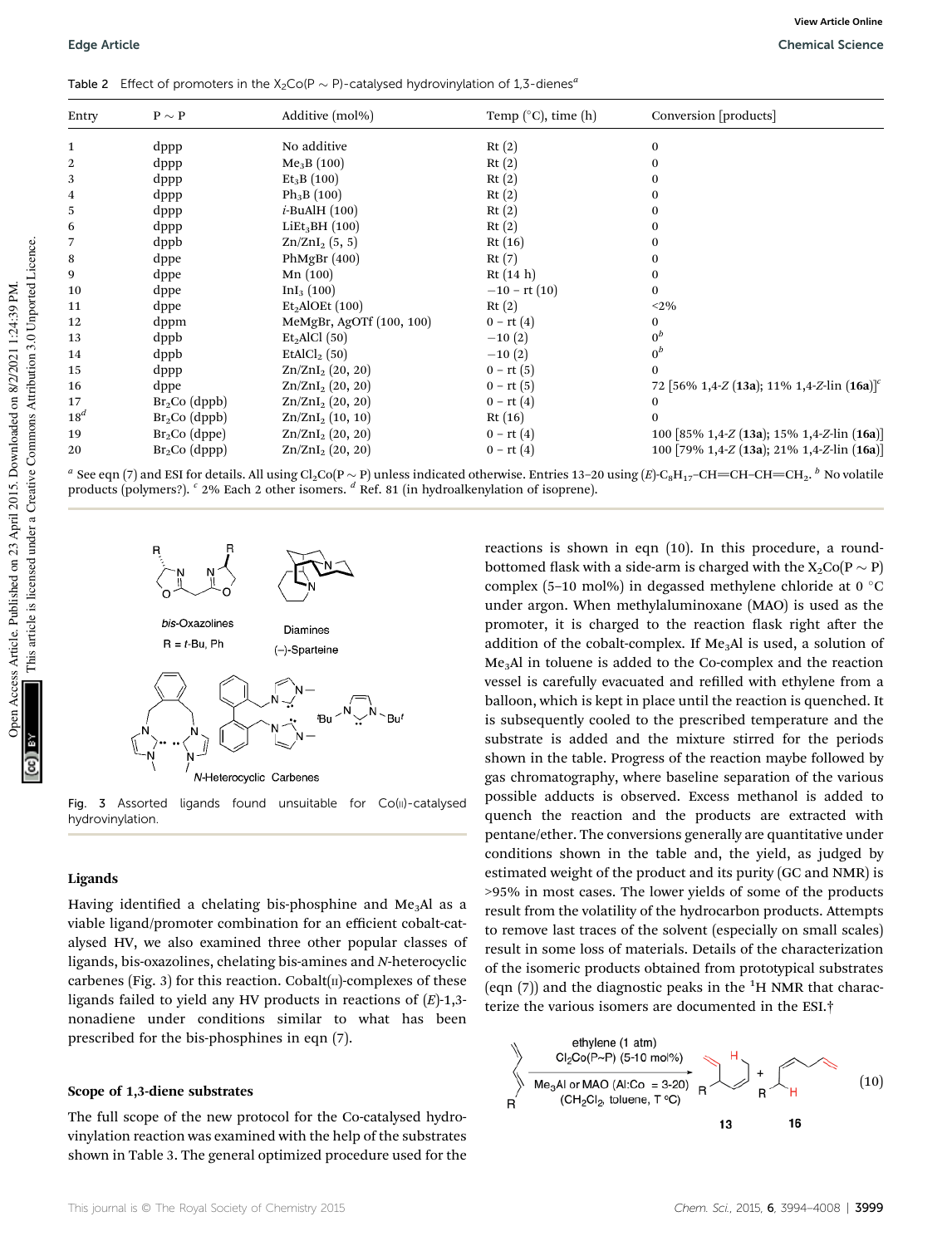|  |  | Table 3 Scope of substrates in the Co-catalysed hydrovinylation of linear 1,3-dienes <sup>4</sup> |  |  |
|--|--|---------------------------------------------------------------------------------------------------|--|--|
|--|--|---------------------------------------------------------------------------------------------------|--|--|

|                     |                                           |                                        |       |                                            | Yield        |                       |
|---------------------|-------------------------------------------|----------------------------------------|-------|--------------------------------------------|--------------|-----------------------|
| Entry               | Diene (12) R in 12 eqn (10)               | $Cl_2Co(P \sim P) (P \sim P),$<br>mol% | Al/Co | Conditions temp. $(^{\circ}C)/$<br>time(h) | 13           | 16                    |
| $\mathbf{1}$        | $C_5H_{11}$ (12a)                         | ${\rm dppb}(10)$                       | 5     | 0/0.5                                      | >95          |                       |
| $\overline{2}$      | $C_6H_{13}$ (12b)                         | dppb(5)                                | 3     | $-10/6^{b}$                                | >95          |                       |
| 3                   | $C_7H_{15}$ (12c)                         | ${\rm dppb}\ (5)$                      | 3     | $-10/6^{b}$                                | >95          |                       |
| 4                   | $C_8H_{17} (12d)$                         | dppb (5)                               | 3     | $-10/6^{b}$                                | >95          |                       |
| 5                   | $C_8H_{17}$ (12d) $(E:Z 54:46)$           | ${\rm dppb}(10)$                       | 20    | $-10/8^{c}$                                | 82           |                       |
| 6                   | Cyclohexyl $(12e)$ $(E:Z 45:55)$          | dppb(10)                               | 20    | $-10/8^{c}$                                | 90           |                       |
| 7                   | $CH_3(12f)$                               | ${\rm dppb}\ (5)$                      | 3     | $-10/6^{b}$                                | >95          |                       |
| 8                   | Ph $(12g)$                                | ${\rm dppp}\ (10)$                     | 3     | $-20/4$                                    | $\mathbf{0}$ | >99(86)               |
| 9                   |                                           | dppb(10)                               | 3     | $-10/6$                                    | $\mathbf{0}$ | >99(87)               |
| 10                  |                                           | dppm(10)                               | 3     | $-20/7$                                    | $\mathbf{0}$ | 0 <sup>d</sup>        |
| 11                  | Ph $(12g)$ $(E:Z40:60)$                   | dppb(10)                               | 20    | $-10/8^{c}$                                | $\theta$     | >99                   |
| 12                  | CH <sub>2</sub> CO <sub>2</sub> Et (12h)  | dppp (10)                              | 10    | 5/11                                       | $\mathbf{0}$ | $\mathbf{0}$          |
| 13                  |                                           | dppb(10)                               | 10    | 5/11                                       | $\mathbf{0}$ | $\mathbf{0}$          |
| 14                  |                                           | dppm(10)                               | 10    | 0/15                                       | 84           |                       |
| 15                  | CH <sub>2</sub> CH <sub>2</sub> OBn (12i) | dppb(10)                               | 20    | $-15/14^{c}$                               | >97          | $2$                   |
| 16                  | $CH_2CH_2Ph (12j) (E:Z 53:47)$            | dppb(10)                               | 20    | $-10/8^{c}$                                | 84           |                       |
| 17                  | $4-Me_2N-C_6H_4$ (12k)                    | dppb(10)                               | 20    | $0/13^c$                                   | $\mathbf{0}$ | 79                    |
| <b>Other dienes</b> |                                           |                                        |       |                                            |              |                       |
| 18                  |                                           | dppm(5)                                | 3     | $-10/6^{b}$                                | $\mathbf{0}$ | $0^e$                 |
| 19                  | Me $(12I)$                                | dppp                                   | 3     | 10/6                                       | $\Omega$     | $\alpha$ <sup>f</sup> |
| 20                  | $\beta$ -myrcene (12m)                    | dppb(10)                               | 3     | 0/6                                        | $\mathbf{0}$ | $>95^g$               |
| 21                  |                                           | ${\rm dppp(10)}$                       | 3     | Rt/1                                       | $\bf{0}$     | 83 <sup>g</sup>       |
| 22                  | Isoprene $(12n)$                          | dppp(10)                               | 10    | $-20/4$                                    | $\Omega$     | >99                   |

<sup>a</sup> See eqn (10) for procedure. <sup>b</sup> Solvent CH<sub>2</sub>Cl<sub>2</sub> : toluene 4 : 1. <sup>c</sup> MAO as 'Al–Me' source. <sup>*d*</sup> 1,2-branched product **15g** (99%). <sup>*e*</sup> 1,2-branched product 15l, 97%. *<sup>f</sup>* Product 15l 62%. *<sup>g</sup>* Co : Al 1 : 3 (*Z*)-2-methyl-6-(3-propenyl)octa-2,6-diene (16m). See Fig. 4 for structures of 15g, 15l, 16g, 16k, 16m and 16n.

As shown in eqn (10), the cobalt-catalysed hydrovinylation of 1,3-dienes is most useful to prepare two types of adducts, 1,4 adducts 13 and 16 depending on the nature of the substituent R and the chelating bis-phosphine that is used. In general, alkyland substituted alkyl-1,3-dienes give excellent yields of the 1,4-(*Z*) adduct 13 (entries 1–7) with the  $Cl_2Co(dppb)$  complex with either Me3Al or MAO as the activating agent. The ester bearing substrate 12h (entries 12–14) is uniquely different in its reactivity in that neither the commonly used dppp complex (entry 12) nor the dppb complex (entry 13) is able to effect the hydrovinylation of this substrate. Yet a cobalt complex with a bis-phosphine ligand with a narrow bite-angle, dppm gives an excellent yield of the product 13h (entry 14). Recall that dppm-complex with the substrate with a simple alkyl substituent (12a) gave a 1,4 *E*-adduct 14a and a 1,2 *E*adduct 15a (Table 1, entries 12 and 13).

1,3-Dienes with aromatic ring in conjugation with the diene belong to a class of substrates that behaves dramatically



differently (12g: entries 8–11, 12k: entry 17). These substrates give linear 1,4-adducts 16g and 16k (Fig. 4) with a (*Z*)-geometry in the HV reactions catalysed by  $Cl<sub>2</sub>Co(dppb)$  and  $Cl<sub>2</sub>Co(dppp)$ complexes (entries 8, 9, 17). The  $Cl<sub>2</sub>Co(dppm)$  complex, in sharp contrast, gives exclusively a 1,2-(*E*)-adduct, 15g (entry 10, Fig. 4). Most notably, *there is no contamination from the isomeric impurities* in either of these reactions. Likewise (*E*)-2-methyl-1 phenyl-1,3-butadiene (12l) gives only a 1,2-HV product (15l, Fig. 4) with both the dppm and dppp complexes (entries 18 and 19).

3-Substituted 1,3-butadienes,  $\beta$ -myrcene (12m) and isoprene (2-methyl-1,3-butadiene, 12n) gave very high yields of 1,4-linear adducts 16m and 16n (Fig. 4) in which the hydrogen adds to the less substituted double bond (entries 20–22).

Hydrovinylation of  $(Z)$ - vs.  $(E)$ -1,3-dienes. While the increased reactivity of 1,3-dienes which can readily assume *scis* conformation (for example *E*- *vs. Z*-1,3-pentadiene) has been noted in the  $Fe(m)$ -catalysed hydrovinylation reactions,<sup>1</sup> under cobalt-mediated reactions reported here there is much less discrimination between the (*E*)- and (*Z*) isomers. Nearly quantitative yields of the expected products are formed upon reaction of (*E*/*Z*)-mixtures of dienes 12d, 12e, 12g and 12j (entries 5, 6, 11, 16) with ethylene using  $Cl<sub>2</sub>Co(dppb)$  complex and Me<sub>3</sub>Al or MAO. However, as will be described later, chiral ligands (*S*,*S*)-DIOP and to some extent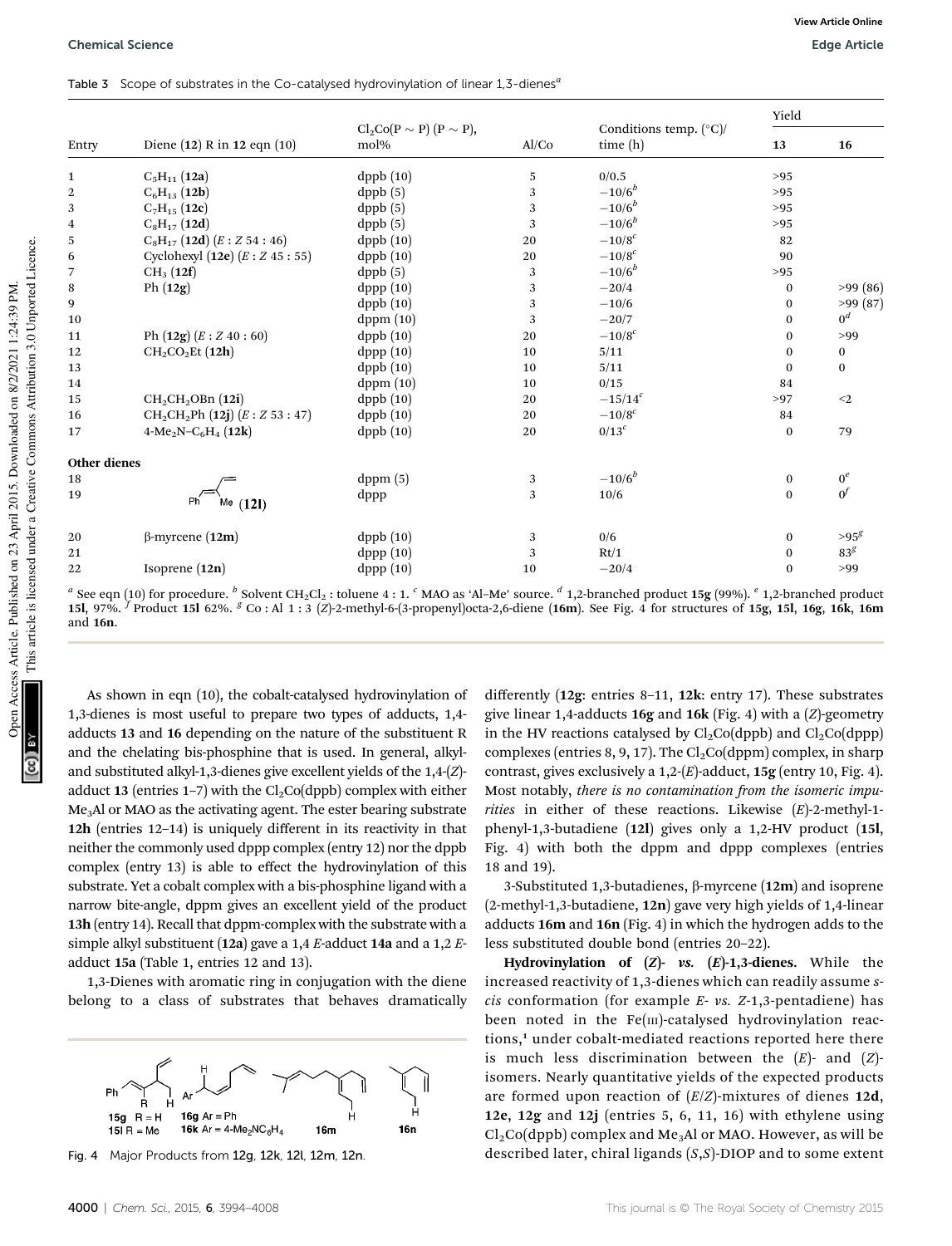

(*S*,*S*)-BDPP, react much faster with the (*E*)-isomers of 12d and 12e, leaving behind most of the Z-isomer unreacted (*vide infra*).

 $Cobalt(n)$ -catalysed heterodimerization between nona-1,3diene and propylene. Upon reaction with  $[$ (allyl)NiBr $]_2$  and Ph3P, propylene and various vinylarenes undergo efficient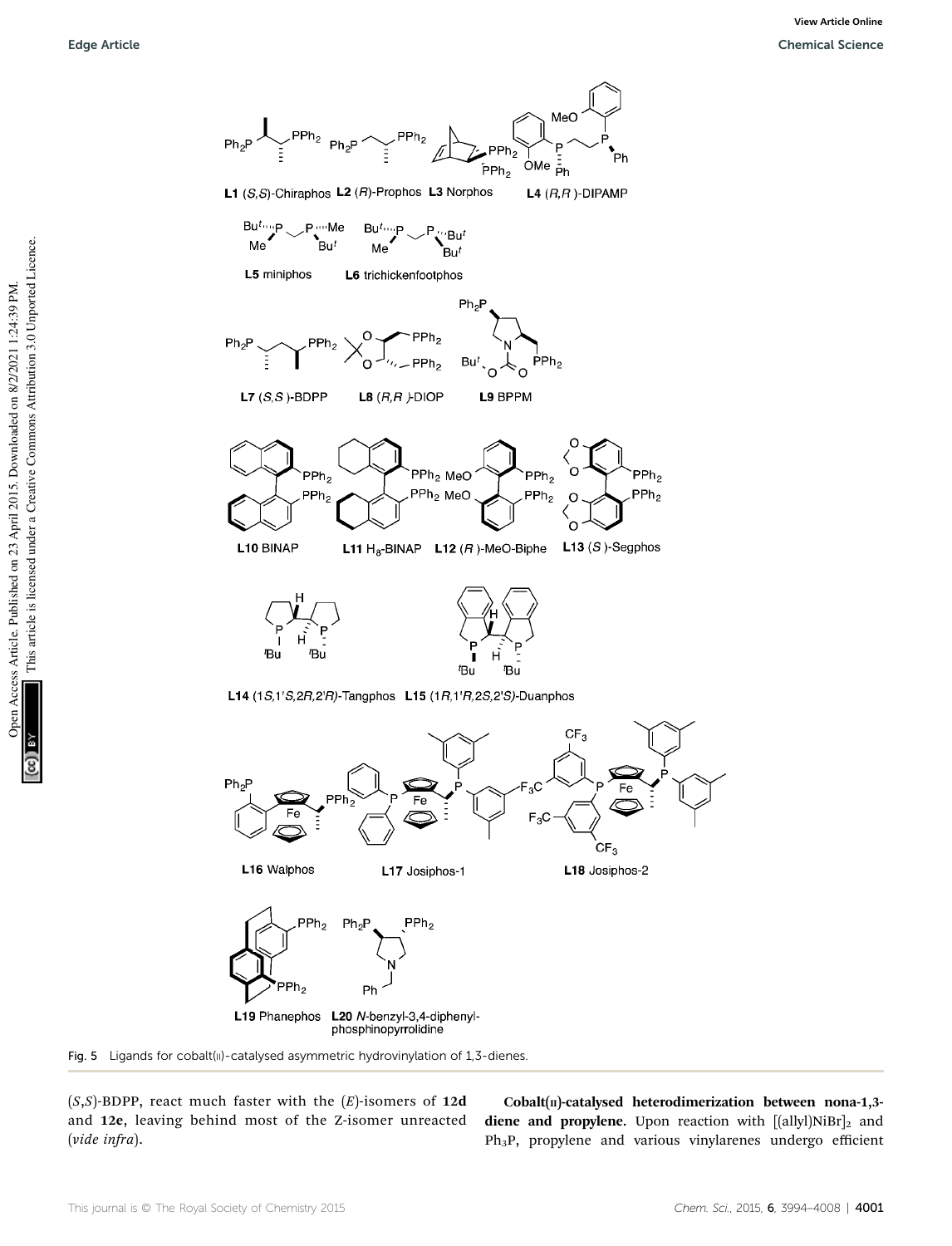Ni-catalysed heterodimerization reactions.<sup>82</sup> Various attempts to carry out this reaction under conditions that enabled the addition of ethylene to  $(E)$ -nona-1,3-diene using  $Cl_2Co(P \sim P)/$  $Me<sub>3</sub>Al$  gave no conversion of the starting material (eqn (11)).

propylene (1 atm)  
\n
$$
C_2Co(P-P)
$$
 (10 mol%)  
\n $Me_3Al$  (Al:Co = 3)  
\n $C_5H_{11}$  (CH<sub>2</sub>Cl<sub>2</sub>, 0 °C - rt)  
\n12a [(P-P) = dppm, dppel] (11)

### Iron( $\text{III}$ )-catalysed codimerization of ethylene and  $(E)$ -nona-1,3-diene

Iron(III)-catalysed codimerisation of ethylene and 1,3-butadiene (60 kg cm<sup>-2</sup>, 30-80 °C) in the presence of alkylaluminum reagents is among the earliest reported examples of these reactions.1,2 Other related reactions involving Fe-catalysis include codimerization of 1,3-pentadiene and ethylene,<sup>3</sup> dimerization of  $\alpha$ -olefins,<sup>83</sup> and 1,4-addition of  $\alpha$ -olefins to dienes.<sup>84</sup> In a brief exploration to establish a direct comparison of reactivity of  $Cl_3Fe(dppe)$  with  $Cl_2Co(dppe)$  revealed that the former is much less reactive, with no particular advantages in terms of selectivity of products obtained, even though 1,4-*Z*adduct 13a is the major product in both cases. One of the moderately successful experiments is depicted in eqn (12).



#### Asymmetric hydrovinylation of 1,3-dienes

Effect of chiral ligands. The remarkable facility with which chelating bis-phosphine complexes of  $Co(n)$  catalyse the chemo- and regioselective hydrovinylation of 1,3-dienes prompted further investigations into an asymmetric version of this reaction. Hydrovinylation of a prototypical substrate 12a ( $R = C_5H_{11}$ ) was examined under conditions shown in eqn (13) using  $Co(n)$ -complexes of several commercially available enantiopure chiral ligands. The structures of these ligands are shown in Fig. 5. The distribution of products and the enantioselectivities of the chiral products obtained are listed in Table 4.

The reactivities of the chelating chiral ligands roughly parallel those of the corresponding achiral ligands with similar bite angles. In general, bis-diarylphosphino-ligands with bite angles comparable to dppe, dppp and dppb are the most reactive (Table 4, entries 1–3 and 7–9, 17, 18; ligands L1, L2, L3, L7,

| Table 4 Enantioselective HV of $(E)$ -nona-1,3-diene. Effect of chiral ligands <sup>a</sup> |                 |                 |                            |              |              |            |  |  |
|---------------------------------------------------------------------------------------------|-----------------|-----------------|----------------------------|--------------|--------------|------------|--|--|
|                                                                                             |                 | Conversion      | Products (%ratio/%ee) $^b$ |              |              |            |  |  |
|                                                                                             |                 |                 | R                          |              | R            |            |  |  |
| Entry                                                                                       | Ligand $^c$     |                 | 13a                        | 14a          | 15a          | <b>16a</b> |  |  |
| 1                                                                                           | L1              | 99              | 41/78(S)                   | $4/-\,$      | 55/16        | $\bf{0}$   |  |  |
| $\overline{2}$                                                                              | L2              | 99              | 18/44                      | $15/-$       | 62/1         | 2          |  |  |
| 3                                                                                           | L <sub>3</sub>  | 99              | 90/8                       | $\bf{0}$     | $\mathbf{0}$ | 9          |  |  |
| 4                                                                                           | $\mathbf{L4}$   | 66              | 54/1                       | $\mathbf{0}$ | $\mathbf{0}$ | 12         |  |  |
| 5                                                                                           | L <sub>5</sub>  | 40 <sup>d</sup> | $7/-$                      |              | 31/8         |            |  |  |
| 6                                                                                           | L <sub>6</sub>  | $0^d$           |                            |              |              |            |  |  |
| 7                                                                                           | L7              | 99              | 96/97(R)                   | $\bf{0}$     | $\bf{0}$     | $\leq 1$   |  |  |
| 8                                                                                           | L8              | 99              | 95/95(S)                   | $\bf{0}$     | $\Omega$     | $<1\,$     |  |  |
| 9                                                                                           | L9              | 99              | 86/64(S)                   | $11/-$       | $2/-$        | $\bf{0}$   |  |  |
| 10                                                                                          | L10             | 0               |                            |              |              |            |  |  |
| 11                                                                                          | L11             | 0               |                            |              |              |            |  |  |
| 12                                                                                          | L12             | 88              | 66/8                       | $\mathbf{0}$ | $\mathbf{0}$ |            |  |  |
| 13                                                                                          | L13             | 95              | 63/14                      | 0            | 11/31        |            |  |  |
| 14                                                                                          | L14             | 80              | 39/95(S)                   | $\mathbf{0}$ | $\mathbf{0}$ | 40         |  |  |
| 15                                                                                          | L15             | ${\sim}6^e$     | 6/                         | $\mathbf{0}$ | $\mathbf{0}$ | 0          |  |  |
| 16                                                                                          | L16             | 99              | $\bf{0}$                   | $28/20\,$    | 59/12        | 0          |  |  |
| 17                                                                                          | L17             | 87 <sup>d</sup> | 79/10                      | $\bf{0}$     | $\theta$     | 8          |  |  |
| 18                                                                                          | L18             | 95              | 95/87(S)                   | 0            | 0            |            |  |  |
| 19                                                                                          | L <sub>19</sub> | 0               |                            |              |              |            |  |  |
| 20                                                                                          | L20             | $\mathbf{0}$    |                            |              |              |            |  |  |

 $^a$  See eqn (13) for typical procedure (R = C<sub>5</sub>H<sub>11</sub>). <sup>b</sup> Determined by CSP GC. <sup>c</sup> See Fig. 5 for structures of ligands. <sup>*d*</sup> At –45 °C/8 h. <sup>*e*</sup> Rest starting material.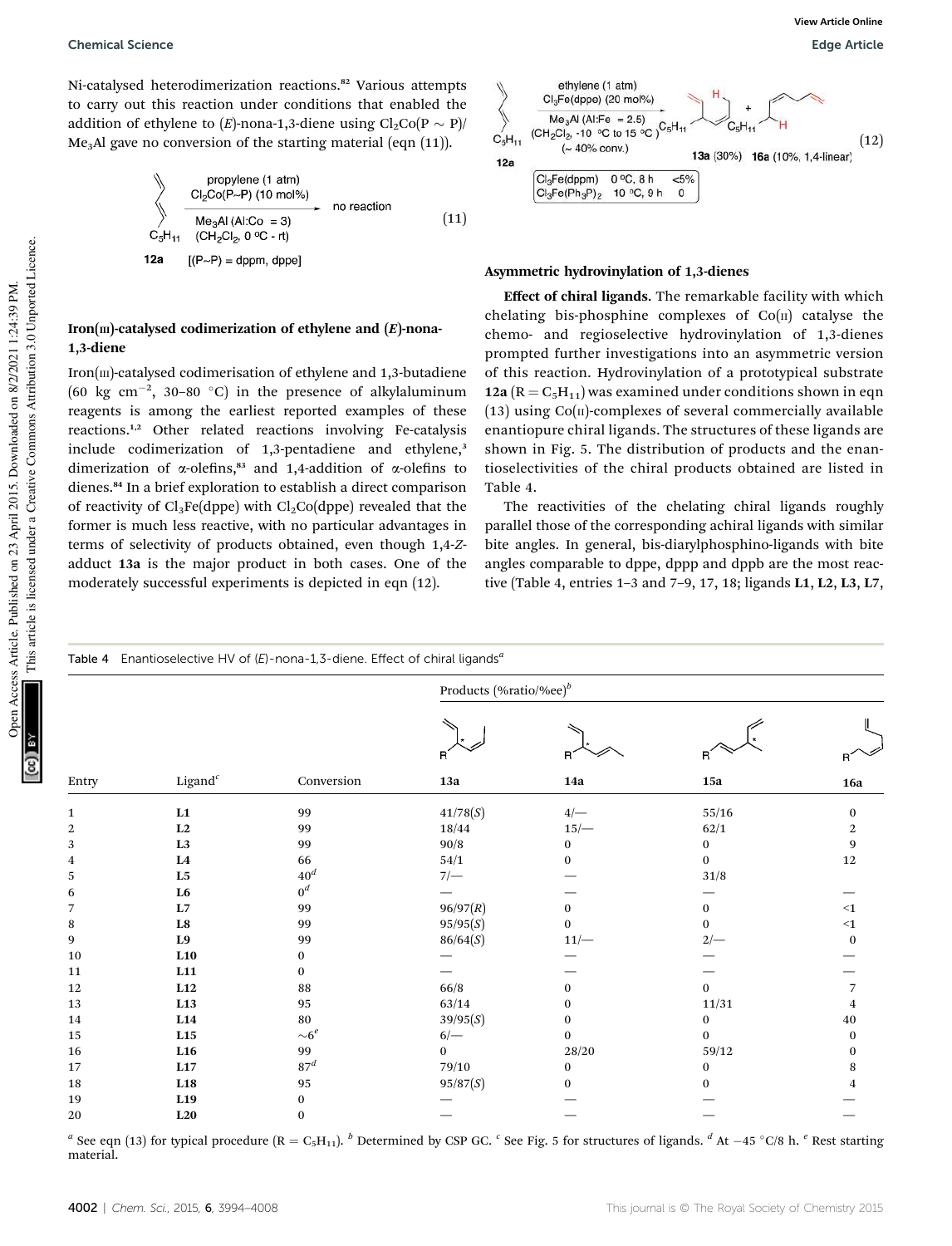L8, L9, L17, L18). As expected, ligands with narrow bite-angles, (*S*,*S*)-chiraphos (L1) and (*R*)-prophos (L2) give, as the major product the 1,2-HV product 15a, along with minor amounts of 13a, the 1,4-(*Z*)-adduct (entries 1 and 2). The enantioselectivities for these products are low, with the ee for 13a almost always higher than that of the any other adducts in these reactions. Two other phosphines containing 2-carbon chains in the backbone, L3 and L4, give 13a as the major product with very low enantioselectivities (entries 3 and 4). Two chiral analogs of dppm, miniphos L5 and trichickenfootphos L6 are electron-rich phosphines,<sup>85</sup> which are poor ligands for this reaction (entries 5 and 6).



The dppp analog  $(S, S)$ -BDPP  $(L7)$  and dppb analog  $(R, R)$ -DIOP (L8) gave the best yields (99%) and highest enantioselectivities (97% and 95% respectively) for the hydrovinylation of 1,3-nonadiene (entries 7 and 8). In these cases less than 1% of the isomeric linear product (16a) is formed as the only contaminant. A constrained analog of dppb, L9, derived from proline also gives 13a as the major product, albeit in relatively low ee (entry 9).

2,2'-Diphenylphosphino-1,1-biaryls are among the most widely studied ligands in asymmetric catalysis, and in the present case only the biaryl ligands that gave any products are (*R*)-MeO-Biphe (L12) and (*S*)-Segphos (L13). Only low ee's (entries 12 and 13) were observed in these cases.  $Co(\Pi)$ complexes of BINAP (L10) and  $H_8$ -BINAP (L11) failed to affect the reaction (entries 10 and 11).

Cobalt $(n)$  complexes of electron-rich phospholanes L14 and L15 are poor catalysts, with the latter giving <6% conversion (entries 14 and 15). It is not unreasonable to assume that in the cases of ligands L6 (entry 6) and L15 (entry 15) the reactions might be retarded by both electronic and steric properties of these ligands. Yet, Tangphos (L14), an electron-rich bis-phospholane is among the best ligands (95% ee) for the formation of the 1,4-*Z*-HV product 13a, even though it gave up to 40% of the linear achiral product 16a (entry 14).

The complex derived from ferrocene-based ligand Walphos (L16) is the only ligand among the many we tested that gave *none of the most commonly observed major product* 13a (entry 16). This complex gave the  $(E)$ -1,4 and  $(E)$ -1,2- adducts 14a and 15a as the major products, both in only modest selectivities (entry 16). Two other related ligands Josiphos-1 (L17) and Josiphos-2 (L18) are among the best ligands, the latter giving up to 87% ee for the branched product 13a, with <4% of the linear adduct 16a as a contaminant (entry 18). A remarkable electronic effect was observed in going from complex of L17, a ligand with diphenylphosphino-substituent, to one with a more electron-withdrawing di-(bis-1,3-CF<sub>3</sub>-phenylphosphino)-ligand L18. The enhancement of reactivity (yield: improvement from 87% to >95%) and selectivity (from 10% ee to 87% ee) observed in this ligand change is quite uncommon, and is reminiscent of

|                         | Table 5 Co-catalysed asymmetric HV of linear 1,3-diene <sup>a</sup> |                                    |       |                                            |                 |               |                  |  |  |
|-------------------------|---------------------------------------------------------------------|------------------------------------|-------|--------------------------------------------|-----------------|---------------|------------------|--|--|
| Entry                   | Diene (12) R in 12 eqn (13)                                         | $(P \sim P)$ in $Cl_2Co(P \sim P)$ | Al/Co | Conditions temp. $(^{\circ}C)/$<br>time(h) | Yield $(\% )$   | 13 $(\%ee)^b$ | 16 $(\% )$       |  |  |
| $\mathbf{1}$            | $C_5H_{11} (12a-E)$                                                 | L8 $(R,R)$ -DIOP                   | 3     | $-45/6$                                    | >95             | 95.0(S)       |                  |  |  |
| $\overline{2}$          |                                                                     | L7 $(S, S)$ -BDPP                  | 3     | $-45/6$                                    | 97.1            | 97.1(R)       |                  |  |  |
| 3                       |                                                                     | L14 Tangphos                       | 3     | $-10/8$                                    | 39              | 95.0(S)       | 40               |  |  |
| $\overline{\mathbf{4}}$ |                                                                     | L <sub>18</sub> Josiphos $2^c$     | 3     | $-20/14$                                   | >95             | 87.0(S)       | $\leq 4$         |  |  |
| 5                       | $C_6H_{13}$ (12b-E)                                                 | L8 $(R,R)$ -DIOP                   | 3     | $-45/6$                                    | >95             | 95.3(S)       |                  |  |  |
| 6                       | $C_7H_{15}$ (12c-E)                                                 | L8 $(R,R)$ -DIOP                   | 3     | $-45/6$                                    | >98             | 95.4(S)       |                  |  |  |
| $\overline{7}$          |                                                                     | <b>L18</b> Josiphos $2^c$          | 3     | $-20/14$                                   | >95             | 87.0(S)       | $<$ 3            |  |  |
| 8                       | $C_8H_{17}$ (12d-E)                                                 | L8 $(R,R)$ -DIOP                   | 3     | $-45/6$                                    | 95              | 96.1(S)       |                  |  |  |
| 9                       |                                                                     | <b>L18</b> Josiphos $2^c$          | 3     | $-20/14$                                   | 88              | 86.0(S)       | $<$ 3            |  |  |
| 10                      | $C_8H_{17}$ (12d) $(E:Z = 54:46)$                                   | L8 $(S, S)$ -DIOP                  | 5.    | $-45/1$                                    | 53 <sup>d</sup> | 74.0(R)       | 5                |  |  |
| 11                      | Cyclohexyl (12e) $(E:Z = 47:53)$                                    | L8 $(S, S)$ -DIOP                  | 3     | $-10/8$                                    | $49^e$          | 84.0(R)       | 5                |  |  |
| 12                      | $CH_3 (12f-E)$                                                      | L8 $(R,R)$ -DIOP                   | 3     | $-45/6$                                    | >95'            | 90.1(S)       |                  |  |  |
| 13                      | Ph $(12g-E)$                                                        | L8 $(S, S)$ -DIOP                  | 3     | 0/5                                        | 46              | $\_\simeq$    | 55               |  |  |
| 14                      | $CH2CO2Et (12h-E)$                                                  | $L7(S,S)$ -BDPP                    | 10    | 0/15                                       | 84              | 92(R)         | $\boldsymbol{x}$ |  |  |
| 15                      |                                                                     | <b>L18</b> Josiphos $2^h$          | 3     | 10/8                                       | $\bf{0}$        | $\mathbf{0}$  | $\bf{0}$         |  |  |
| 16                      | $CH2CH2OBn (12i-E)$                                                 | L8 $(R,R)$ -DIOP                   | 3     | $-20/6$                                    | 40 <sup>t</sup> | 99.0(S)       | $\bf{0}$         |  |  |
| 17                      |                                                                     | L8 $(S, S)$ -DIOP <sup>j</sup>     | 3     | $-10/6$                                    | 99              | 94.0(R)       | 6                |  |  |
| 18                      |                                                                     | L7 $(S, S)$ -BDPP <sup>j</sup>     | 3     | $-10/9$                                    | >99             | 92.0(R)       | $\bf{0}$         |  |  |

 $^a$  See eqn (13) for procedure.  $^b$  Determined by CSP GC. Configurations are tentative and are based on the known product of HV of 1-methylbuta-1,3diene (see Ref. 3). See ESI for details.  $c$  1 mol% Co.  $d$  Reaction stopped after most of the (*E*)-isomer was converted, recovered starting material (*E* : *Z* = 1 : 17). <sup>e</sup> Reaction stopped after most of the (E)-isomer is converted, recovered starting material (E : Z = 1 : 49). <sup>f</sup> Estimated by GC, volatile products.<br><sup>g</sup> 1,2 -Adduct, 15g (43% yield; 52% ee), rest linear 16g. <sup>h</sup>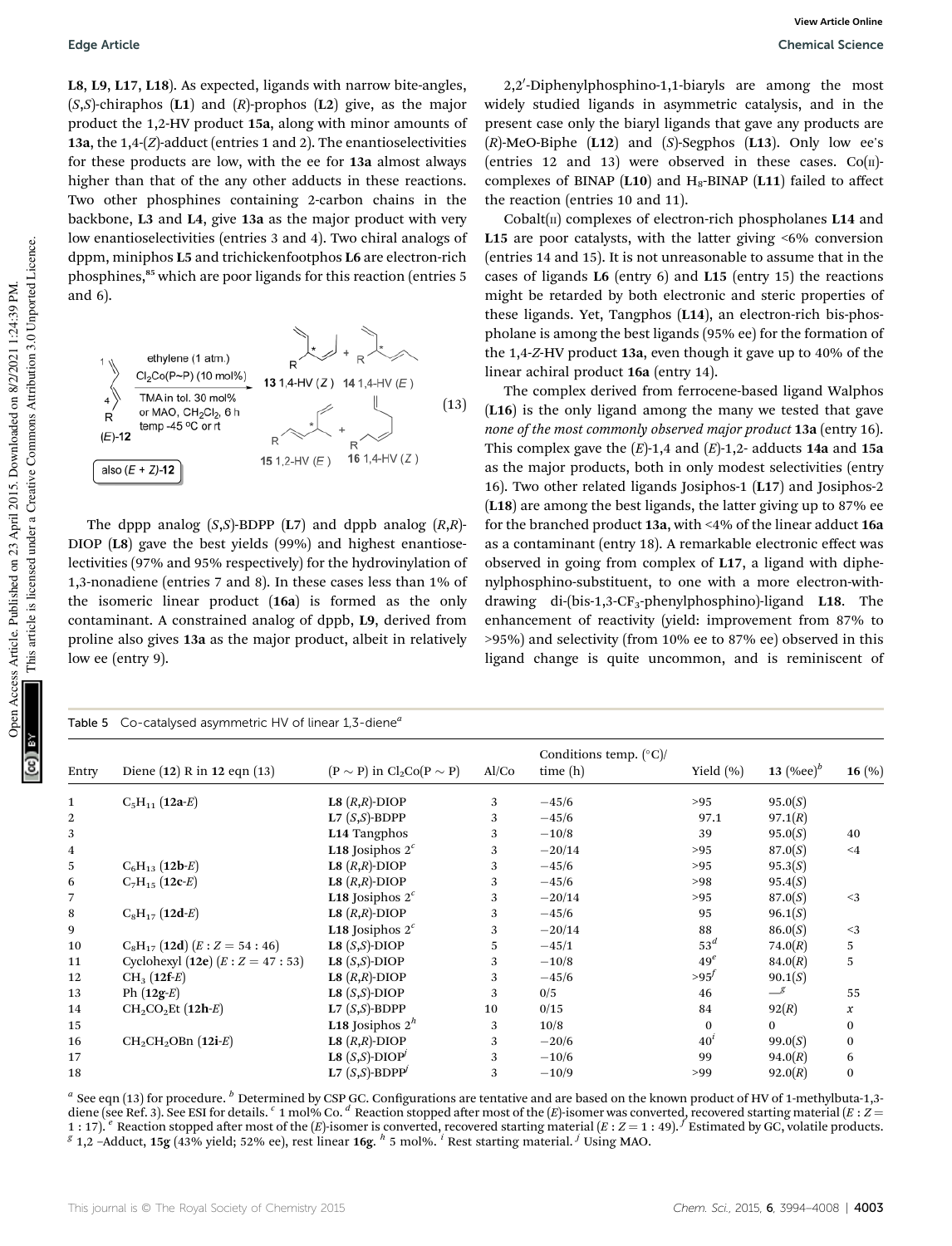#### **Chemical Science Edge Article**

similar effects seen in Ni-catalysed asymmetric hydrocyanation of vinylarenes.<sup>86</sup> Electronic tuning of ligands might offer an attractive option to enhance enantioselectivity in the asymmetric hydrovinylation of 1,3-dienes. In addition the complex from ligand Josiphos 2 (L18) effects these reactions at 0.01 equivalent loading level (See Table 5, entries 4, 7, 9).

Finally two other ligands, Phanephos (L19) and the bisphosphinopyrrolidine L20 are not competent for this reaction under the standard conditions (entries 19 and 20).

### Scope of substrates in the asymmetric hydrovinylation of 1,3 dienes

A close examination of the results presented in Table 4 suggests that under optimized conditions the (*Z*)-1,4-HV product 13a can be prepared in synthetically useful yield and enantioselectivity by asymmetric hydrovinylation of (*E*)-1,3-dienes. The best ligands for this process have been identified as BDPP  $(L7)$ , DIOP (L8) and Josiphos 2 (L18) and they appear to have much broader applications. A variety of simple and functionalized 1,3-dienes undergo the reaction giving excellent yields and enantioselectivities and the results are documented in Table 5. For simple 1,3-dienes such as 12a–g (entries 1–13) DIOP and BDPP gave the best results. In most cases, under optimized conditions, nearly quantitative yield of the product (13) is obtained in >95% ee with very little if any of contamination by an isomeric product, which is usually the linear adduct 16. Complexes of Josiphos 2 (L18, Fig. 5) are much more active as compared to BDPP (L7, Fig. 5) and DIOP (L8, Fig. 5), even though the ee's are slightly lower (1 mol% catalyst under otherwise identical conditions entry 6 *vs.* 7 and 8 *vs.* 9). Only in the case of Tangphos ligand L14 the linear product 16 is formed in significant amount (entry 3). As expected from studies described earlier, this product is also the major one in the cases of 1,3-dienes in conjugation with an aromatic nucleus, *e.g.*, 12g (entry 13). In this case, up to 55% of linear adduct 16g is formed with the DIOP complexes. The major chiral product is the 1,2 *E*-adduct 15g, which is formed in a modest ee of 52%.

The reaction is compatible with an ester group (12h) on the diene as shown in entries 14 and 15. Unexpectedly, cobalt complex of the Josiphos 2 ligand (L18) failed to affect the reaction of this substrate even with higher catalyst loading (entry 15). The diene containing a benzyl ether (12i) undergoes the reaction giving excellent yield and selectivity in the presence of CoCl<sub>2</sub> complexes of DIOP and BDPP (entries 16-18). *The DIOP complex, especially at low temperature is excellent for this reaction (>99% ee).*

During these studies we also noticed significant difference in the rates of reactions of  $(E)$ - and  $(Z)$ -1,3-dienes.<sup>57c</sup> While this difference is hardly perceptible with the achiral  $Cl_2Co(dppb)$ complex (entries 5, 6, 11 and 16 in Table 3), with the  $Cl_2$ -Co(DIOP) the (E)-isomers react significantly faster, leaving behind essentially unreacted (*Z*)-isomer near the end of the reaction (entries 10, 11, Table 5). In the case of substrate 12e (entry 11,  $E: Z = 47:53$ ), the unreacted starting material left behind at the end of the HV reaction  $(-10 \degree C, 8 h)$  using the complex Cl<sub>2</sub>Co(DIOP) is essentially pure (*Z*)-isomer ( $E: Z =$ 

1 : 49). Similar behavior is also seen with substrate 12d (entry 10). Note that while the isomerically pure (*E*)-12d leads to 96.1 % ee (entry 8), the *E*/*Z* mixture gives only 74% ee (entry 10), suggesting that the *E*- and *Z*-isomers of a given diene lead to different proportion of the enantiomers in the asymmetric HV.

### **Discussion**

There are several key features that differentiates this reaction from the more well-studied (P)Ni(allyl)Br-catalysed hydrovinylation of 1,3-dienes<sup>87</sup> and the hydroalkenylation reaction of 1,3-dienes catalysed by  $Br_2Co(P \sim P)/Zn/ZnI_2.^{ss}$  Whereas the nickel-catalysed reaction is completely inhibited by chelating ligands,67,89 the cobalt-catalysed reaction works well with a wide range of chelating ligands, and, by appropriate tuning of these ligands it is possible to obtain synthetically useful yields and selectivities of specific isomers of these hydrovinylation products. For example, cobalt complexes of chelating bis-phosphine ligands with narrow bite angles such as dppm give predominantly the 1,2-adduct (15, eqn (7)) whereas complexes of almost all other ligands lead to 1,4-HV leading to the major product 13 in which the initial hydride addition takes place at the terminal carbon and the vinyl group at the  $C_4$ -carbon. The major contamination in these reactions results from a 1,4-addition with the hydride adding to the  $C_4$ -carbon and the vinyl group to  $C_1$ , leading to linear adducts (16). When the reaction is carried out at low temperature, the configuration of the internal double bond is almost exclusively (*Z*). When the diene is conjugated with an aromatic nucleus this linear product is formed almost exclusively.

The remarkable selectivity seen in the HV of 1,3-dienes catalysed by cobalt complexes of dppp- and dppb-analogs (Table 3) stands in stark contrast to the corresponding Ni-catalysed reaction, which leads to an intractable mixture of products. We ascribe the poor results in the Ni-catalysed HV to the inability of this metal (small, limited coordination possibilities) to control the conformational mobility (*s-cis*/*s-trans*) of the 1,3-dienes. Based on several anecdotal observations in the literature5,20,56,71,80 and analogy to our own previous work on the mechanism of Ni-catalysed hydrovinylation of vinylarenes,<sup>68</sup> we propose a mechanism for this reaction which is shown in Scheme 3. In this mechanism we hypothesize that a cationic cobalt hydride 23 is the true catalyst in the reaction (panel A). This species is formed by a sequence of reactions which start with the reaction of  $Cl_2Co(P \sim P)$  (17) with Me<sub>3</sub>Al to form 18. Abstraction of a halide by the *in situ* generated Lewis acid  $(Me<sub>2</sub>AICI)$  would give the coordinately unsaturated complex 19, which facilitates an alkene (ethylene or the 1,3-diene) insertion into the Co–Me bond to generate 22. A  $\beta$ -hydride elimination from this species would produce the putative catalyst 23.

The catalyst 23 upon coordination of a diene would form 24 (panel **B**). We believe it is this  $\eta^4$ -complex that is responsible for the high selectivity of this reaction. Isoelectronic metal complexes containing two chelating phosphines and a hydride are known in the literature<sup> $71$ </sup> and this is not an unreasonable intermediate for this process. Such a structure would limit the conformation of the coordinated diene to the *s-cis* arrangement,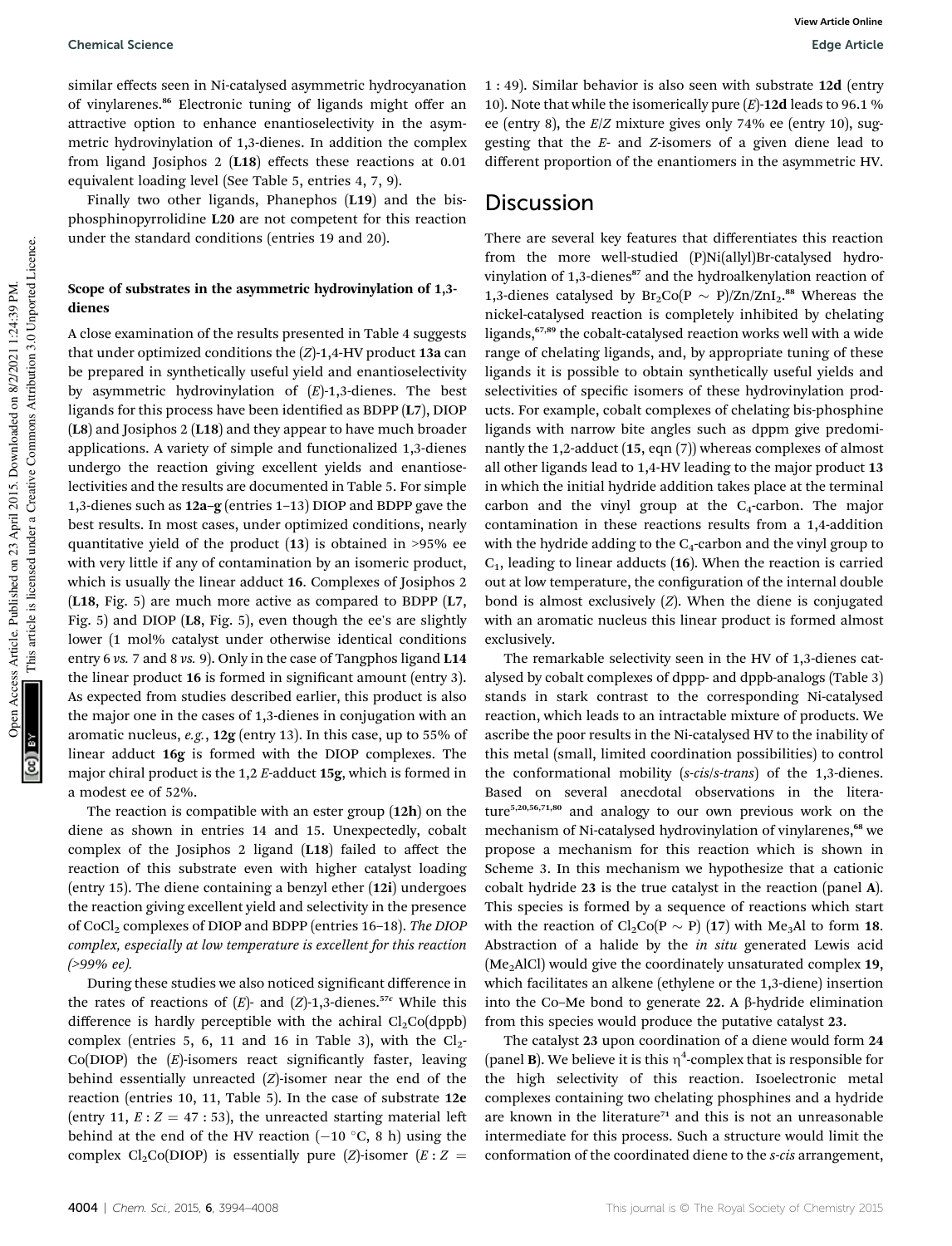#### A. Generation of a Cationic Co(II)-Hydride



B. A Possible Hypothesis on the Role of a Co(II)-Hydride Catalyst



a possibility that does not exist in any corresponding  $Ni(n)$ species. Two modes of addition of hydride to the intermediate 24 are possible. Addition of hydride to the terminal position  $(C_1)$ would lead to an  $\eta^3$ -allyl complex 25 (*syn–anti*), which after incorporation of ethylene at  $C_4$  leads to 27, and from there, to 13 with regeneration of the catalyst 23 by  $\beta$ -hydride elimination. Instead, if the ethylene addition takes space at  $C_2$  of 26, 31 will result, which after  $\beta$ -hydride elimination of 23 would lead to the 1,2-HV product 15. In the second mode, hydride addition takes place at  $C_4$  of 24 to give 28, which upon addition of ethylene at  $C_1$  would lead to the 1,4-linear adduct, 16.

We expect the initially formed adduct 25 (*syn*–*anti*) to be configurationally stable at low temperature and this would account for the Z-geometry seen in the major product 13 and the *E*-geometry seen in 15. However, if the *syn*–*anti* isomer of 25 undergoes isomerization to the more stable 25(*syn*–*syn*), for example at higher temperature, the 1,4-adduct 14 with an *E*configuration of the double bond will result.<sup>66,90,91</sup> This indeed has been observed (compare entries 1–3, or entries 5, 6 in Table 1). Further support for the intermediacy of the  $\eta^4$ -complex also comes from the enhanced reactivity of the *E*-isomer in a mixture of (*Z*)- and (*E*)-terminal 1,3-dienes (entries 10 and 11 in Table 5). For steric reasons, the formation of the  $\eta^4$ -complex should be significantly favored for the  $(E)$ -isomer of the diene, which can adapt an *s-cis* conformation much more easily as compared to the corresponding (*Z*)-diene. This differential reactivity is especially striking in the case of a highly discriminating ligand such as DIOP.

The differences between the hydrovinylation reactions catalysed by  $Cl_2Co(P \sim P)/Me_3Al$  and the corresponding reactions carried out under the reducing conditions carried out by Hilt *et al.*  $[\text{Br}_2\text{Co}(P \sim P)/\text{Zn/ZnI}_2]^{46,88}$  are also noteworthy. The former reaction proceeds in nearly quantitative yields with a broad selection of chelating bis-phosphines from dppm (bite angle 72) to BISBI (bite angle 122) [Table 1]. The reaction under reducing conditions  $(Zn/ZnI_2)$  is limited to cobalt complexes of dppm, dppe and dppp.<sup>81</sup> We have confirmed these ligand effects in additions of ethylene to 1,3-nonadiene (See Table 2, entries 17, 19, 20). Further, while the more easily reduced complex  $Br_2$ -Co(dppp) is catalytically competent upon treatment with Zn/  $ZnI_2$ , the corresponding  $Cl_2Co(dppp)$  returned no products under identical conditions (entry 15 *vs.* entry 20 in Table 2). It is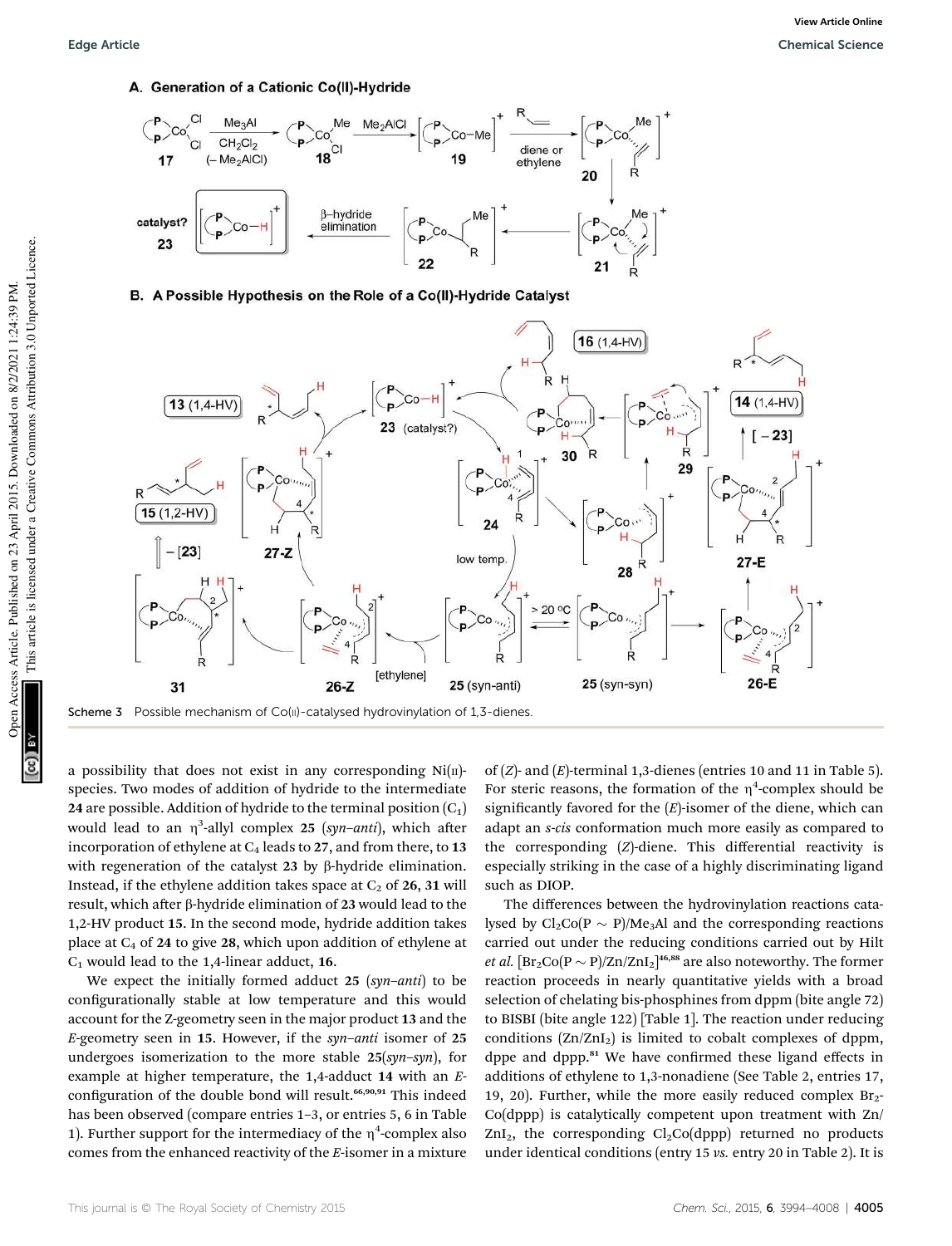reasonable to assume that under the highly reducing conditions, the reactions probably involve  $Co(i)$ -intermediates, where as under our reaction conditions, *viz.*, using  $\left[\text{Cl}_2\text{Co}(\text{P} \sim \text{P})\right]$ Me3Al], a cationic cobalt hydride is the active catalyst. All attempts to obtain discernable NMR spectra of any of the putative intermediates under our conditions have been unsuccessful, suggesting involvement of paramagnetic intermediates. On the other hand,  $(dppe)_{2}CoH$ , an isolable diamagnetic complex  $(^{1}H 16$  ppm,  $^{31}P 69$  ppm), described in literature<sup>69,70</sup> is competent to effect the hydrovinylation of (*E*)-1,3-dodecadiene (12d), albeit in relatively low yield (10 mol%,  $CH_2Cl_2$ , 0 °C to rt, 7 h, 43% conversion to 13d and 16d). This experiment provides indirect support to the idea of a  $Co(I)$  hydride in some of the HV reactions. Other observations in the literature, for example, Et<sub>2</sub>AlCl is a better activator than Et<sub>3</sub>Al for HV reaction of 1,3butadiene in the presence of isolated  $(dppe)_{2}CoH, 92$  is not also inconsistent with the viability of a cobalt hydride in these reactions. Further studies to clarify the mechanisms of these reactions and to expand their scope will be reported in due course.

# Conclusions

In the presence of bidentate 1,*n*-bis-diphenylphos-phinoalkane-CoCl<sub>2</sub> complexes  ${Cl_2Co[P \sim P]}$  and Me<sub>3</sub>Al or methylaluminoxane, acyclic (*E*)-1,3-dienes react with ethylene (1 atmosphere) to give excellent yields of hydrovinylation products. The regioselectivity (1,4- or 1,2-addition) and the configuration (*E*- or *Z*- internal alkene) of the product depend on the nature of the ligand and temperature at which the reaction is carried out. Cobalt $(n)$ -complexes of 1,1-dipheylphosphinomethane and similar ligands with narrow bite angles give mostly 1,2-addition, retaining the *E*-geometry of the original diene. Complexes of most other ligands at low temperature  $(-40 \degree C)$  give almost exclusively the branched product, (*Z*)-3-alkylhexa-1,4-diene, which arises from a 1,4-hydrovinylation reaction. A minor product is the linear adduct, 6-alkyl-hexa-1,4-diene, also arising from a 1,4-addition of ethylene. As the temperature is increased, a higher proportion of the major 1,4-adduct appears as the (*E*)-isomer. The unexpectedly high selectivity seen in the Co-catalysed reaction as compared to the corresponding Ni-catalysed reaction can be explained by invoking an  $\eta^4$ -[(diene)[P  $\sim$  P] CoH]<sup>+</sup>-complex and its subsequent reactions. The enhanced reactivity of terminal *E*-1,3-dienes over the corresponding *Z*-dienes can also be explained on the basis of the ease of formation of the  $\eta^4$ -complex in the former case. The complete lack of reactivity of the  $X_2Co(dppb)$  (X = Cl, Br) complexes in the presence of  $\text{Zn/ZnI}_2$  sets the Me<sub>3</sub>Al-mediated reaction apart from the previously reported hydroalkenylation of dienes. Electron-rich phospholanes, bis-oxazolines and *N*-heterocyclic carbenes appear to be poor ligands for the  $Co(n)$ -catalysed hydrovinylation of 1,3-dienes. An extensive survey of chiral ligands reveals that complexes of DIOP, BDPP and Josiphos ligands are quite effective for these reactions even at  $-45$  °C and enantioselectivities in the range of 90-99% ee can be realized for a variety of 1,3-dienes.

# Acknowledgements

Financial assistance for this research provided by US National Science Foundation CHE-1362095 and National Institutes of Health (General Medical Sciences R01 GM075107).

## References and Notes

- 1 G. Hata, *J. Am. Chem. Soc.*, 1964, 86, 3903.
- 2 M. Iwamoto and S. Yuguchi, *J. Org. Chem.*, 1966, 31, 4290.
- 3 J. Ehlers, W. A. König, S. Lutz, G. Wenz and H. tom Dieck, *Angew. Chem., Int. Ed. Engl.*, 1988, 27, 1556.
- 4 D. Wittenberg, *Angew. Chem., Int. Ed. Engl.*, 1964, 3, 153.
- 5 M. Iwamoto and S. Yuguchi, *Bull. Chem. Soc. Jpn.*, 1968, 41, 150.
- 6 L. Pu, A. Yamamoto and S. Ikeda, *J. Am. Chem. Soc.*, 1968, 90, 7170.
- 7 T. Kagawa, Y. Inoue and H. Hashimoto, *Bull. Chem. Soc. Jpn.*, 1970, 43, 1250.
- 8 A. Yamamoto, S. Kitazume, L. S. Pu and S. Ikeda, *J. Am. Chem. Soc.*, 1971, 93, 371.
- 9 G. Wilke, B. Bogdanović, P. Hardt, P. Heimbach, W. Keim, M. Kroner, W. Oberkirch, K. Tanaka, E. Steinrucke, D. Walter and H. Zimmermann, *Angew. Chem., Int. Ed.*, 1966, 5, 151.
- 10 R. G. Miller, T. J. Kealy and A. L. Barney, *J. Am. Chem. Soc.*, 1967, 89, 3756.
- 11 K. Maruya, T. Mizoroki and A. Ozaki, *Bull. Chem. Soc. Jpn.*, 1970, 43, 3630.
- 12 B. Bogdanović, B. Henc, B. Meister, H. Pauling and G. Wilke, *Angew. Chem., Int. Ed.*, 1972, 11, 1023, Among metalcatalysed asymmetric carbon-carbon bond-forming reactions, only Nozaki's Cu(II)-catalysed cyclopropanation of styrene with ethyl diazoacetate predates this discovery. See: H. Nozaki, S. Moriuti, H. Takaya and R. Noyori, *Tetrahedron Lett.*, 1966, 7, 5239.
- 13 P. Denis, A. Jean, J. F. Crcizy, A. Mortreux and F. Petit, *J. Am. Chem. Soc.*, 1990, 112, 1292.
- 14 (*a*) T. Alderson, E. L. Jenner and R. V. Lindsey Jr, *J. Am. Chem. Soc.*, 1965, 87, 5638; (*b*) R. Cramer, *J. Am. Chem. Soc.*, 1967, 89, 1633.
- 15 (*a*) G. J. P. Britovsek, K. J. Cavell and W. Keim, *J. Mol. Catal. A: Chem.*, 1996, 110, 77; (b) R. Bayersdörfer, B. Ganter, U. Englert, W. Keim and D. Vogt, *J. Organomet. Chem.*, 1998, 552, 187; (*c*) N. J. Hovestad, E. B. Eggeling, H. J. Heidbüchel, J. T. B. H. Jastrzebski, U. Kragl, W. Keim, D. Vogt and G. van Koten, *Angew. Chem., Int. Ed.*, 1999, 38, 1655; (*d*) U. Englert, R. Haerter, D. Vasen, A. Salzer, E. B. Eggeling and D. Vogt, *Organometallics*, 1999, 18, 4390; (*e*) E. B. Eggeling, N. J. Hovestad, T. B. H. Jastrzebski, D. Vogt and G. van Kotten, *J. Org. Chem.*, 2000, 65, 8857; (*f*) W.-J. Shi, J.-H. Xie and Q.-L. Zhou, *Tetrahedron: Asymmetry*, 2005, 16, 705; (*g*) I. Ayora, R. M. Ceder, M. Espinel, G. Muller, M. Rocamora and M. Serrano, *Organometallics*, 2011, 30, 115., For a rare example of a platinum-catalysed hydrovinylation, see: M. E. Cucciolito, A. D'Amora and A. Vitagliano, *Organometallics*, 2005, 24, 3359.

This article is licensed under a Creative Commons Attribution 3.0 Unported Licence.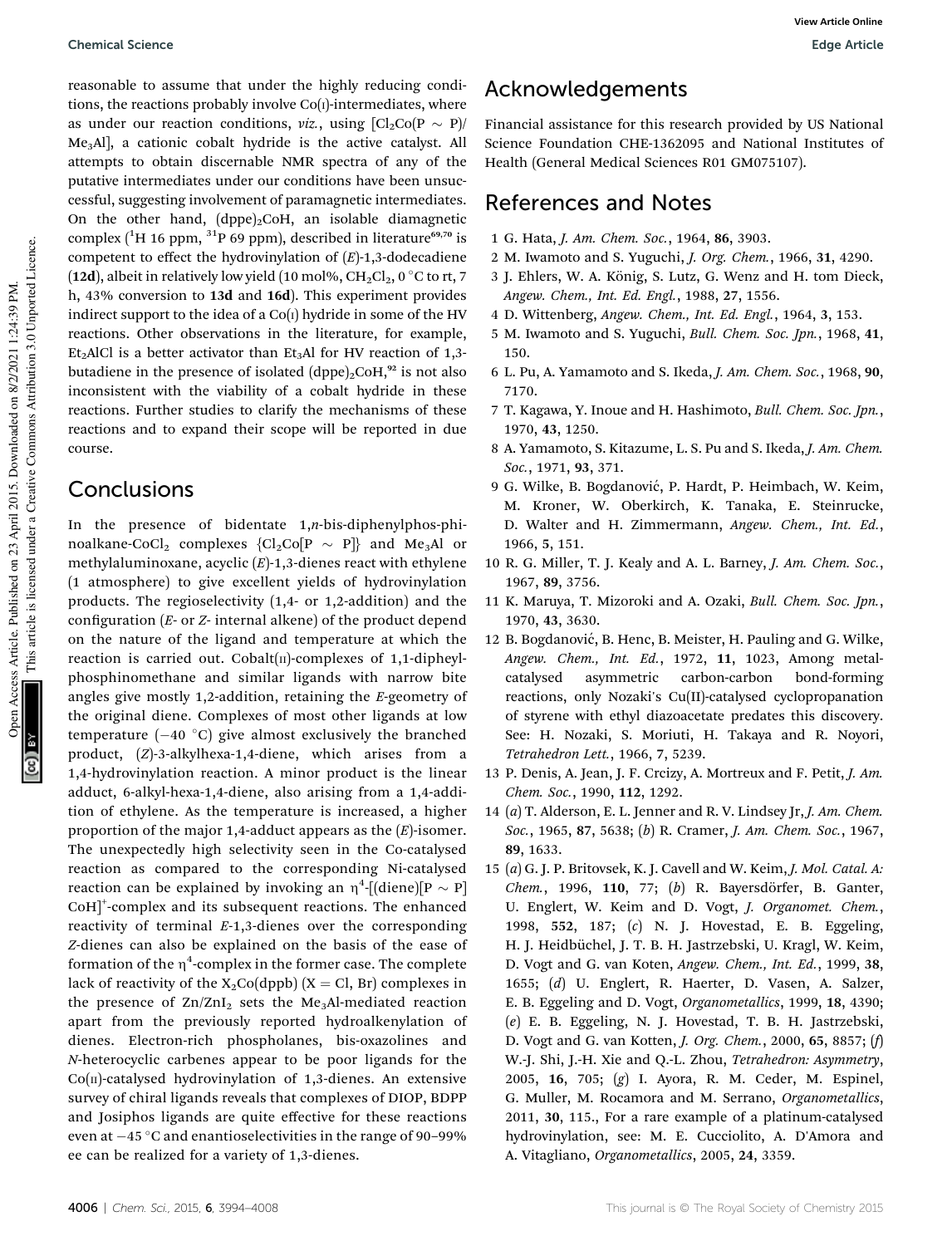- 16 H. Umezaki, Y. Fujiwara, K. Sawara and S. Teranishi, *Bull. Chem. Soc. Jpn.*, 1973, 46, 2230.
- 17 For reviews, see, (*a*) H. Muller, D. Wittenberg, H. Seibt and E. Scharf, *Angew. Chem., Int. Ed. Engl.*, 1965, 4, 327; (*b*) A. C. L. Su, Codimerization of ethylene and butadiene, *Adv. Organomet. Chem.*, 1979, 17, 269; (*c*) Y. Chauvin and H. Olivier, Dimerization and Codimerization, in *Applied Homogeneous Catalysis with Organometallic Compounds*, ed. B. Cornils and W. A. Herrmann, VCH, New York, 1996, Vol. 1, pp. 258–268; (*d*) P. W. Jolly and G. Wilke, Hydrovinylation, in *Applied Homogeneous Catalysis with Organometallic Compounds*, ed. B. Cornils and W. A. Herrmann, VCH, New York, 1996, Vol. 2, pp. 1024–1048; (*e*) T. V. RajanBabu, *Chem. Rev.*, 2003, 103, 2845; (*f*) G. Hilt, *Eur. J. Org. Chem.*, 2012, 4441; (*g*) T. V. RajanBabu, G. A. Cox, H. J. Lim, N. Nomura; R. K. Sharma; C. R. Smith and A. Zhang, Hydrovinylation Reactions in Organic Synthesis, in *Comprehensive Organic Synthesis*, ed. G. A. Molander and P. Knochel, Elsevier, Oxford, 2nd edn, 2014, Vol. 5, pp. 1582–1620.
- 18 L. K. Johnson, C. M. Killian and M. Brookhart, *J. Am. Chem. Soc.*, 1995, 117, 6414.
- 19 B. L. Small, M. Brookhart and A. M. A. Bennett, *J. Am. Chem. Soc.*, 1998, 120, 4049.
- 20 G. J. P. Britovsek, M. Bruce, V. C. Gibson, B. S. Kimberley, P. J. Maddox, S. Mastroianni, S. J. McTavish, C. Redshaw, G. A. Solan, S. Strömberg, A. J. P. White and D. J. Williams, *J. Am. Chem. Soc.*, 1999, 121, 8728.
- 21 D. Takeuchi, R. Matsuura, S. Park and K. Osakada, *J. Am. Chem. Soc.*, 2007, 129, 7002.
- 22 C. S. Yi, D. W. Lee and Y. Z. Chen, *Organometallics*, 1999, 18, 2043.
- 23 Z. He, C. S. Yi and W. A. Donaldson, *Org. Lett.*, 2003, 5, 1567.
- 24 T. V. RajanBabu, N. Nomura, J. Jin, M. Nandi, H. Park and X. Sun, *J. Org. Chem.*, 2003, 68, 8431.
- 25 Z. He, C. S. Yi and W. A. Donaldson, *Synlett*, 2004, 1312.
- 26 R. P. Sanchez and B. T. Connell, *Organometallics*, 2008, 27, 2902.
- 27 Q.-S. Wang, J.-H. Xie, W. Li, S.-F. Zhu, L.-X. Wang and Q.-L. Zhou, *Org. Lett.*, 2011, 13, 3388.
- 28 G. Jiang and B. List, *Chem. Commun.*, 2011, 47, 10022.
- 29 Y. Hiroi, N. Komine, S. Komiya and M. Hirano, *Org. Lett.*, 2013, 15, 2486.
- 30 N. Nomura, J. Jin, H. Park and T. V. RajanBabu, *J. Am. Chem. Soc.*, 1998, 120, 459.
- 31 (*a*) G. Franció, F. Faraone and W. Leitner, *J. Am. Chem. Soc.*, 2002, 124, 736; (*b*) N. Lassauque, G. Francio and W. Leitner, *Adv. Synth. Catal.*, 2009, 351, 3133; (*c*) N. Lassauque, G. Francio and W. Leitner, *Eur. J. Org. Chem.*, 2009, 3199.
- 32 A. Zhang and T. V. RajanBabu, *Org. Lett.*, 2004, 6, 1515.
- 33 C. R. Smith and T. V. RajanBabu, *Org. Lett.*, 2008, 10, 1657.
- 34 A. Zhang and T. V. RajanBabu, *J. Am. Chem. Soc.*, 2006, 128, 5620.
- 35 W.-J. Shi, Q. Zhang, J.-H. Xie, S.-F. Zhu, G.-H. Hou and Q.-L. Zhou, *J. Am. Chem. Soc.*, 2006, 128, 2780.
- 36 C. R. Smith, H. J. Lim, A. B. Zhang and T. V. RajanBabu, *Synthesis*, 2009, 2089.
- 37 A. Zhang and T. V. RajanBabu, *J. Am. Chem. Soc.*, 2006, 128, 54.
- 38 B. Saha, C. R. Smith and T. V. RajanBabu, *J. Am. Chem. Soc.*, 2008, 130, 9000.
- 39 D. J. Mans, G. A. Cox and T. V. RajanBabu, *J. Am. Chem. Soc.*, 2011, 133, 5776.
- 40 R. Kumareswaran, N. Nandi and T. V. RajanBabu, *Org. Lett.*, 2003, 5, 4345.
- 41 W. Liu and T. V. RajanBabu, *J. Org. Chem.*, 2010, 75, 7636.
- 42 (*a*) C. Y. Ho and L. S. He, *Angew. Chem., Int. Ed.*, 2010, 49, 9182; (*b*) C. Y. Ho, C. W. Chan and L. He, *Angew. Chem., Int. Ed.*, 2015, 54, 4512.
- 43 For a review of reductive coupling of alkynes, allenes and alkenes catalysed by cobalt and nickel complexes, see: M. Jeganmohan and C.-H. Cheng, *Chem.*–*Eur. J.*, 2008, 14, 10876.
- 44 A recent review of applications of cobalt chemistry: H. Pellissier and H. Clavier, *Chem. Rev.*, 2014, 114, 2775.
- 45 M. Iwamoto, K. Tani, H. Igaki and S. Yuguchi, *J. Org. Chem.*, 1967, 32, 4148.
- 46 G. Hilt, F.-X. du Mesnil and S. Lüers, *Angew. Chem., Int. Ed.*, 2001, 40, 387.
- 47 G. Hilt and S. Lüers, Synthesis, 2002, 609.
- 48 M. Arndt, M. Dindaroglu, H.-G. Schmalz and G. Hilt, *Org. Lett.*, 2011, 13, 6236.
- 49 G. Hilt, M. Danz and J. Treutwein, *Org. Lett.*, 2009, 11, 3322.
- 50 M. Arndt, A. Reinhold and G. Hilt, *J. Org. Chem.*, 2010, 75, 5203.
- 51 M. A. Bohn, A. Schmidt, G. Hilt, M. Dindaroglu and H.-G. Schmalz, *Angew. Chem., Int. Ed.*, 2011, 50, 9689.
- 52 G. Hilt and S. Roesner, *Synthesis*, 2011, 662.
- 53 M. Arndt, M. Dindaroglu, H.-G. Schmalz and G. Hilt, *Synthesis*, 2012, 44, 3534.
- 54 M. M. P. Grutters, C. Müller and D. Vogt, J. Am. Chem. Soc., 2006, 128, 7414.
- 55 (*a*) M. M. P. Grutters, J. I. van der Vlugt, Y. X. Pei, A. M. Mills, M. Lutz, A. L. Spek, C. Muller, C. Moberg and D. Vogt, *Adv. Synth. Catal.*, 2009, 351, 2199; (*b*) G. Kiefer, H. Vrubel, R. Scopelliti and K. Severin, *Eur. J. Inorg. Chem.*, 2013, 4916.
- 56 C. Bianchini, G. Giambastiani, A. Meli and A. Toti, *Organometallics*, 2007, 26, 1303.
- 57 (*a*) R. K. Sharma and T. V. RajanBabu, *J. Am. Chem. Soc.*, 2010, 132, 3295; (*b*) J. P. Page and T. V. RajanBabu, *J. Am. Chem. Soc.*, 2012, 134, 6556; (*c*) Y. N. Timsina, S. Biswas and T. V. RajanBabu, *J. Am. Chem. Soc.*, 2014, 136, 6215.
- 58 C. R. Smith, Metal-Catalysed Reactions of Ethene: Asymmetric Hydrovinylation Reaction and Palladacycle-Mediated Low-Pressure Vinylation of Aryl Halides, Ph. D. Thesis, The Ohio State University, 2010.
- 59 V. H. Rawal and S. Kozmin, 1,3-Dienes, in *Science of Synthesis*, B. M. Trost, Thieme, Stuttgart, 2009, Vol. 46, pp. 1–739.
- 60 K. Mikami and K. Aikawa, Asymmetric Ene Reactions and Cycloadditions, in *Catalytic Asymmetric Synthesis*, ed. I. Ojima, Wiley, Hoboken, 2010, pp. 683–737.
- 61 M. P. Doyle, Asymmetric Addition and Insertion Reactions of Catalytically Generated Metal Carbenes, in *Catalytic*